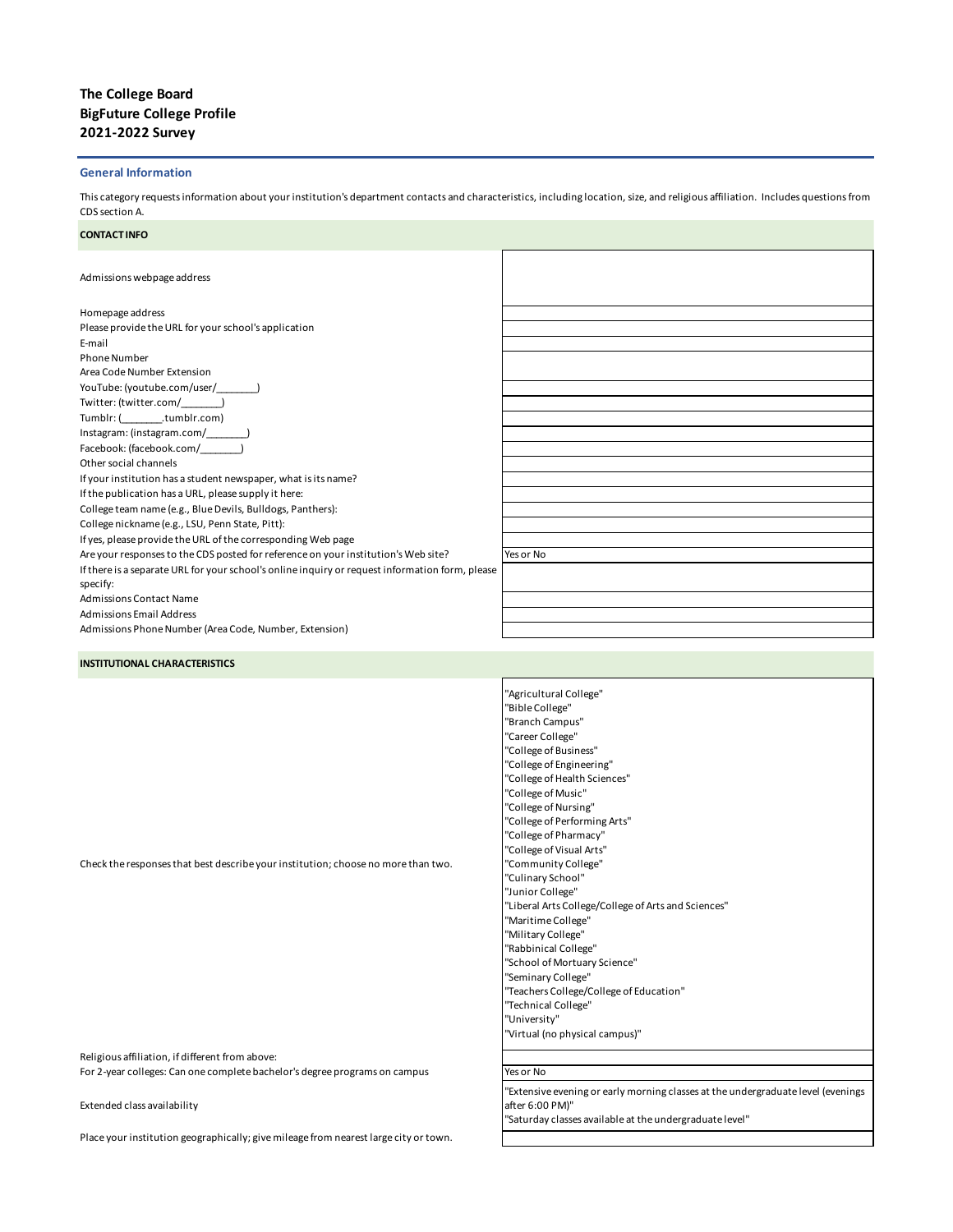List any unique facilities available to undergraduate students at your institution. Provide additional information about other characteristics of your institution not covered elsewhere.

г

Please provide a short 'about us' description of your institution (limit 350 words). If one is not provided we will automatically generate a description for display in BigFuture based on information provided.

Level of Institution

Category of Institution

If "Other" selected above, please specify

Religious affiliation (if any)

Religious affiliation, if different from above:

Degrees Offered By Your Institution **(CDS A5)**

Academic Year Calendar **(CDS A4)**

| "4 year and above"<br>"3 year"<br>"2 year"<br>"Less than 2 year"                                                                                                                                                                                                                                                                                                                                                                                                                                                                                                                                                                                                                                                                                                                                                                                                                                                                                                                                                                                                                                                                                                                                                                                                                                                                                                                                                                                                                                                                                                                                                                                                                                                                                                                                                                                                                                                                                                                                                            |
|-----------------------------------------------------------------------------------------------------------------------------------------------------------------------------------------------------------------------------------------------------------------------------------------------------------------------------------------------------------------------------------------------------------------------------------------------------------------------------------------------------------------------------------------------------------------------------------------------------------------------------------------------------------------------------------------------------------------------------------------------------------------------------------------------------------------------------------------------------------------------------------------------------------------------------------------------------------------------------------------------------------------------------------------------------------------------------------------------------------------------------------------------------------------------------------------------------------------------------------------------------------------------------------------------------------------------------------------------------------------------------------------------------------------------------------------------------------------------------------------------------------------------------------------------------------------------------------------------------------------------------------------------------------------------------------------------------------------------------------------------------------------------------------------------------------------------------------------------------------------------------------------------------------------------------------------------------------------------------------------------------------------------------|
| "University", "Agricultural College", "Bible College", "Branch Campus", "Career<br>College", "College of Business", "College of Engineering", "College of Health<br>Sciences", "College of Music", "College of Nursing", "College of Performing Arts",<br>"College of Pharmacy", "College of Visual Arts", "Community College", "Culinary<br>School", "Junior College", "Liberal Arts College/College of Arts and Sciences",<br>"Maritime College", "Military College", "Rabbinical College", "School of Mortuary<br>Science", "Seminary College", "Teachers College/College of Education",<br>"Technical College", "Virtual (no physical campus)", "Other"                                                                                                                                                                                                                                                                                                                                                                                                                                                                                                                                                                                                                                                                                                                                                                                                                                                                                                                                                                                                                                                                                                                                                                                                                                                                                                                                                                 |
|                                                                                                                                                                                                                                                                                                                                                                                                                                                                                                                                                                                                                                                                                                                                                                                                                                                                                                                                                                                                                                                                                                                                                                                                                                                                                                                                                                                                                                                                                                                                                                                                                                                                                                                                                                                                                                                                                                                                                                                                                             |
| "Advent Christian Church", "African Methodist Episcopal Church", "African<br>Methodist Episcopal Zion Church", "American Baptist Churches in the USA",<br>"American Lutheran Church", "Assemblies of God", "Baptist", "Baptist General<br>Conference", "Brethren Church", "Brethren in Christ Church", "Christian and<br>Missionary Alliance", "Christian Church", "Christian Church (Disciples Of Christ)",<br>"Christian Methodist Episcopal Church", "Christian Reformed Church", "Church<br>Of Christ", "Church of God", "Church of the Brethren", "Church of the Nazarene",<br>"Cumberland Presbyterian Church", "Episcopal Church", "Evangelical<br>Congregational Church", "Evangelical Covenant Church Of America", "Evangelical<br>Free Church of America", "Evangelical Lutheran Church in America", "Evangelical<br>Lutheran Synod", "Free Methodist Church of North America", "Free Will<br>Baptists", "General Association of Regular Baptist Churches", "General<br>Conference, Mennonite Church", "Greek Orthodox Archdiocese of North and<br>South America", "Interdenominational", "Jewish", "Lutheran", "Lutheran Church<br>in America", "Lutheran Church Missouri Synod", "Mennonite Brethren Church",<br>"Mennonite Church", "Missionary Church", "Moravian Church in America",<br>"Nondenominational", "North American Baptist General Convention",<br>"Pentecostal Holiness Church", "Presbyterian Church (USA)", "Reformed Church<br>in America", "Reformed Episcopal Church", "Reformed Presbyterian Church of<br>North America", "Reorganized Church of Jesus Christ of Latter-day Saints",<br>"Roman Catholic Church", "Seventh Day Adventist", "Society of Friends<br>(Quaker)", "Southern Baptist Convention", "Church of Jesus Christ of Latter-day<br>Saints", "Ukrainian Catholic Church", "Unitarian Universalist Association",<br>"United Brethren in Christ", "United Church of Christ", "United Methodist<br>Church", "Wesleyan Church", "Wisconsin Evangelical Lutheran Synod", "Other" |

"Certificate" "Diploma" "Associate" "Transfer" "Terminal" "Bachelor's" "Postbachelor's certificate" "Master's" "Post-master's certificate" "Doctoral degree - research/scholarship" "Doctoral degree - professional practice" "Doctoral degree - other" Summer Offerings "Extensive undergraduate courses available" "Limited undergraduate courses available" "Semester" "Quarter" "Trimester" "4-1-4" "Continuous" "Differs by program" "Other"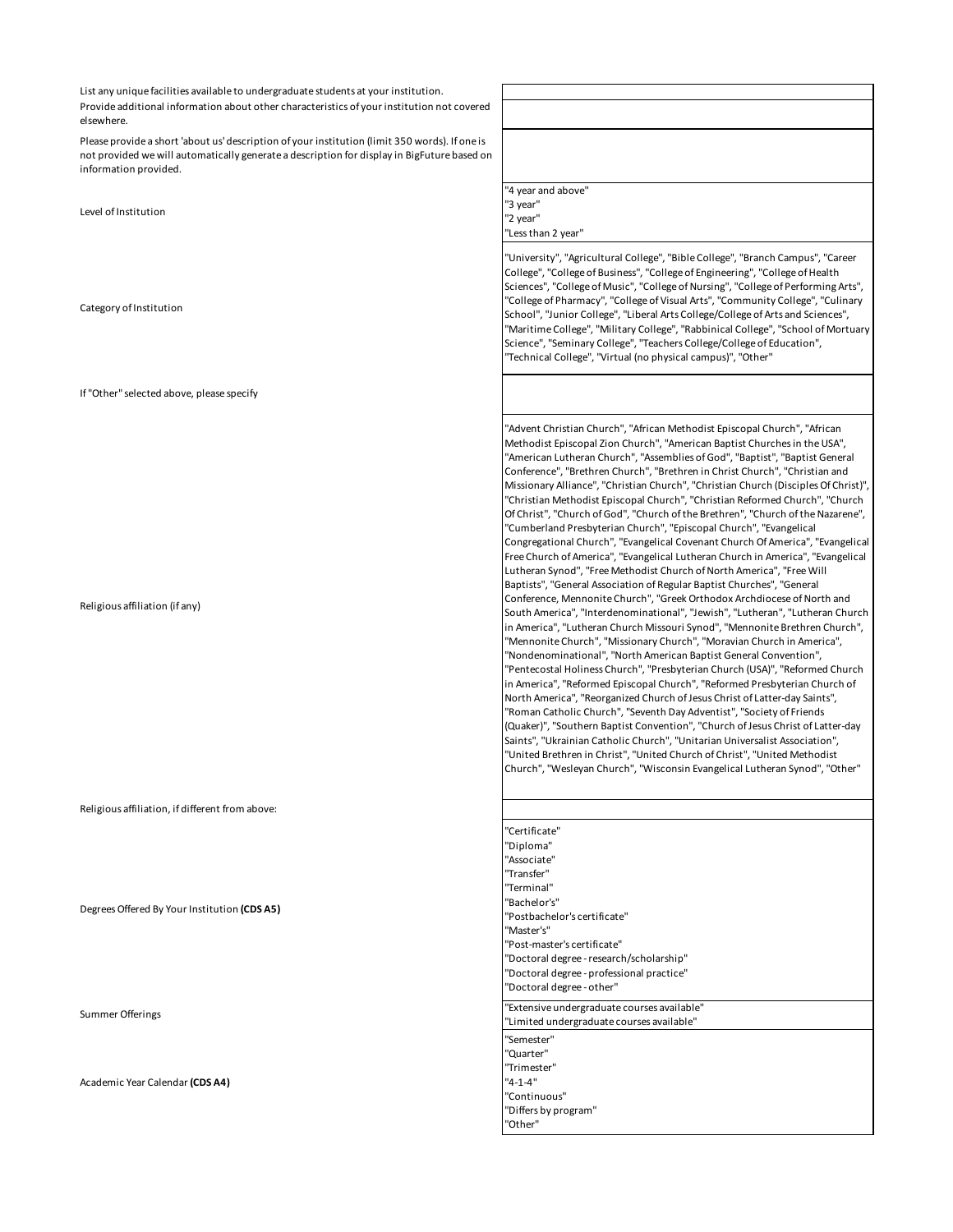| Campus environment                              | "Urban"<br>"Suburban"<br>"Rural"                                                                                                                                                                               |
|-------------------------------------------------|----------------------------------------------------------------------------------------------------------------------------------------------------------------------------------------------------------------|
| Institutional Location (by city size)           | "Large city or metropolitan area (over 500,000)"<br>"Medium-size city (50,000 - 499,999)"<br>"Small city or town (10,000 - 49,999)"<br>"Suburban community (2,500 - 9,999)"<br>"Rural community (under 2,500)" |
| Classify your undergraduate institution (CDSA3) | "Coeducational"<br>"Men's College"<br>"Women's College"                                                                                                                                                        |
| Source of Institutional Control (CDSA2)         | "Public"<br>"Private (Nonprofit)"<br>"Private, religously affiliated"<br>"Proprietary"                                                                                                                         |

# **Persistence**

This category requests information about your institution's persistence data, including graduate and retention rates. Includes questions from CDS section B.

| <b>DEGREES AWARDED</b>                                                                    |  |
|-------------------------------------------------------------------------------------------|--|
| Doctoral degrees - other                                                                  |  |
| Doctoral degrees - professional practice                                                  |  |
| Doctoral degrees - research/scholarship                                                   |  |
| Post-master's certificates                                                                |  |
| Master's degrees                                                                          |  |
| Postbachelor's certificates                                                               |  |
| Bachelor's degrees                                                                        |  |
| Associate degrees                                                                         |  |
| Certificate/diploma                                                                       |  |
| <b>GRADUATE PERSISTENCE</b>                                                               |  |
| Total percent of graduates who enter graduate programs                                    |  |
| Percent of graduates enter other graduate or professional programs                        |  |
| Percent of graduates enter MBA programs                                                   |  |
| Percent of graduates enter medical school                                                 |  |
| Percent of graduates enter law school                                                     |  |
| What percentage of graduates of 2-year transfer programs typically enter 4-year programs? |  |

| <b>GRADUATION RATES</b>       |                                                            |
|-------------------------------|------------------------------------------------------------|
| <b>Four-Year Institutions</b> |                                                            |
|                               | Provide totals for:                                        |
|                               | Initial (2014) cohort (total)                              |
|                               | Initial (2015) cohort (total)                              |
|                               | Initial (2014) cohort (recipients of a Federal Pell Grant) |

| Initial cohort of first-time, full-time, bachelor's (or equivalent) degree-seeking undergraduate<br>students | Initial (2015) cohort (recipients of a Federal Pell Grant)                         |
|--------------------------------------------------------------------------------------------------------------|------------------------------------------------------------------------------------|
|                                                                                                              | Initial (2014) cohort (recipients of a Subsidized Stafford Loan who did not        |
|                                                                                                              | receive a Pell Grant)                                                              |
|                                                                                                              | Initial (2015) cohort (recipients of a Subsizied Stafford Loan who did not receive |
|                                                                                                              | a Pell Grant)                                                                      |

Initial (2014) cohort (Students who did not receive either a Pell Grant or a Subsidized Stafford Loan) Initial (2015) cohort (Students who did not receive either a Pell Grant or a

Subsidized Stafford Loan)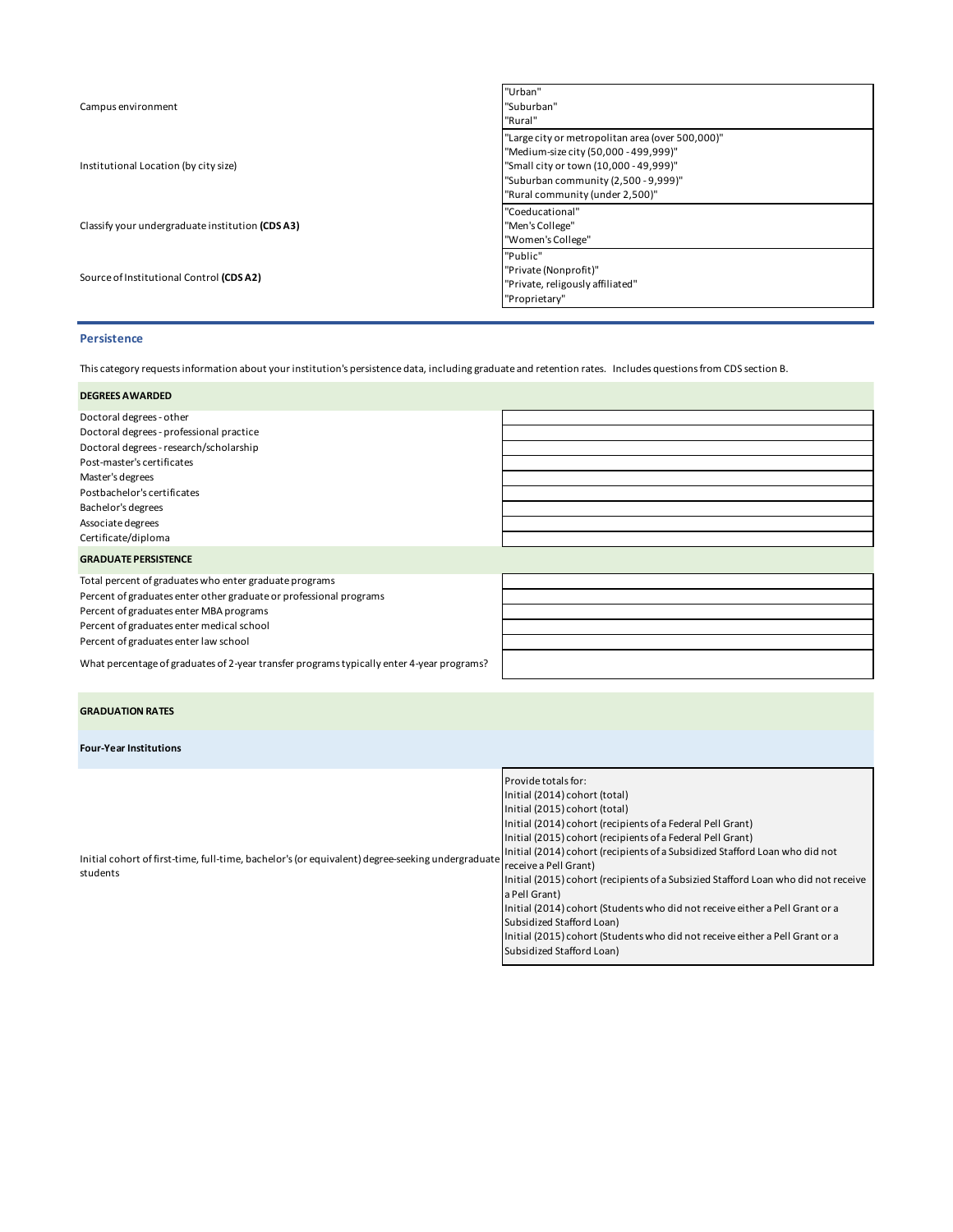| Of the initial cohort, how many did not persist and did not graduate for the following<br>reasons: • Deceased • Permanently Disabled • Armed Forces • Foreign Aid Service of the<br>Federal Government . Official church missions . Report Total Allowable Exclusions | Provide totals for:<br>Initial (2014) cohort (total)<br>Initial (2015) cohort (total)<br>Initial (2014) cohort (recipients of a Federal Pell Grant)<br>Initial (2015) cohort (recipients of a Federal Pell Grant)<br>Initial (2014) cohort (recipients of a Subsidized Stafford Loan who did not<br>receive a Pell Grant)<br>Initial (2015) cohort (recipients of a Subsizied Stafford Loan who did not receive<br>a Pell Grant)<br>Initial (2014) cohort (Students who did not receive either a Pell Grant or a<br>Subsidized Stafford Loan)<br>Initial (2015) cohort (Students who did not receive either a Pell Grant or a<br>Subsidized Stafford Loan) |
|-----------------------------------------------------------------------------------------------------------------------------------------------------------------------------------------------------------------------------------------------------------------------|------------------------------------------------------------------------------------------------------------------------------------------------------------------------------------------------------------------------------------------------------------------------------------------------------------------------------------------------------------------------------------------------------------------------------------------------------------------------------------------------------------------------------------------------------------------------------------------------------------------------------------------------------------|
| Final Cohort, after adjusting for allowable exclusions                                                                                                                                                                                                                | Provide totals for:<br>Final (2014) cohort (total)<br>Final (2015) cohort (total)<br>Final (2014) cohort (recipients of a Federal Pell Grant)<br>Final (2015) cohort (recipients of a Federal Pell Grant)<br>Final (2014) cohort (recipients of a Subsidized Stafford Loan who did not receive<br>a Pell Grant)<br>Final (2015) cohort (recipients of a Subsizied Stafford Loan who did not receive a<br>Pell Grant)<br>Final (2014) cohort (Students who did not receive either a Pell Grant or a<br>Subsidized Stafford Loan)<br>Final (2015) cohort (Students who did not receive either a Pell Grant or a<br>Subsidized Stafford Loan)                 |
| Of the initial cohort, how many completed the program in four years or less?                                                                                                                                                                                          | Provide totals for:<br>Initial (2014) cohort (total)<br>Initial (2015) cohort (total)<br>Initial (2014) cohort (recipients of a Federal Pell Grant)<br>Initial (2015) cohort (recipients of a Federal Pell Grant)<br>Initial (2014) cohort (recipients of a Subsidized Stafford Loan who did not<br>receive a Pell Grant)<br>Initial (2015) cohort (recipients of a Subsizied Stafford Loan who did not receive<br>a Pell Grant)<br>Initial (2014) cohort (Students who did not receive either a Pell Grant or a<br>Subsidized Stafford Loan)<br>Initial (2015) cohort (Students who did not receive either a Pell Grant or a<br>Subsidized Stafford Loan) |
| Of the initial cohort, how many completed the program in more than four years but in five<br>years or less?                                                                                                                                                           | Provide totals for:<br>Initial (2014) cohort (total)<br>Initial (2015) cohort (total)<br>Initial (2014) cohort (recipients of a Federal Pell Grant)<br>Initial (2015) cohort (recipients of a Federal Pell Grant)<br>Initial (2014) cohort (recipients of a Subsidized Stafford Loan who did not<br>receive a Pell Grant)<br>Initial (2015) cohort (recipients of a Subsizied Stafford Loan who did not receive<br>a Pell Grant)<br>Initial (2014) cohort (Students who did not receive either a Pell Grant or a<br>Subsidized Stafford Loan)<br>Initial (2015) cohort (Students who did not receive either a Pell Grant or a<br>Subsidized Stafford Loan) |
| Of the initial cohort, how many completed the program in more than five years but in six<br>years or less?                                                                                                                                                            | Provide totals for:<br>Initial (2014) cohort (total)<br>Initial (2015) cohort (total)<br>Initial (2014) cohort (recipients of a Federal Pell Grant)<br>Initial (2015) cohort (recipients of a Federal Pell Grant)<br>Initial (2014) cohort (recipients of a Subsidized Stafford Loan who did not<br>receive a Pell Grant)<br>Initial (2015) cohort (recipients of a Subsizied Stafford Loan who did not receive<br>a Pell Grant)<br>Initial (2014) cohort (Students who did not receive either a Pell Grant or a<br>Subsidized Stafford Loan)<br>Initial (2015) cohort (Students who did not receive either a Pell Grant or a<br>Subsidized Stafford Loan) |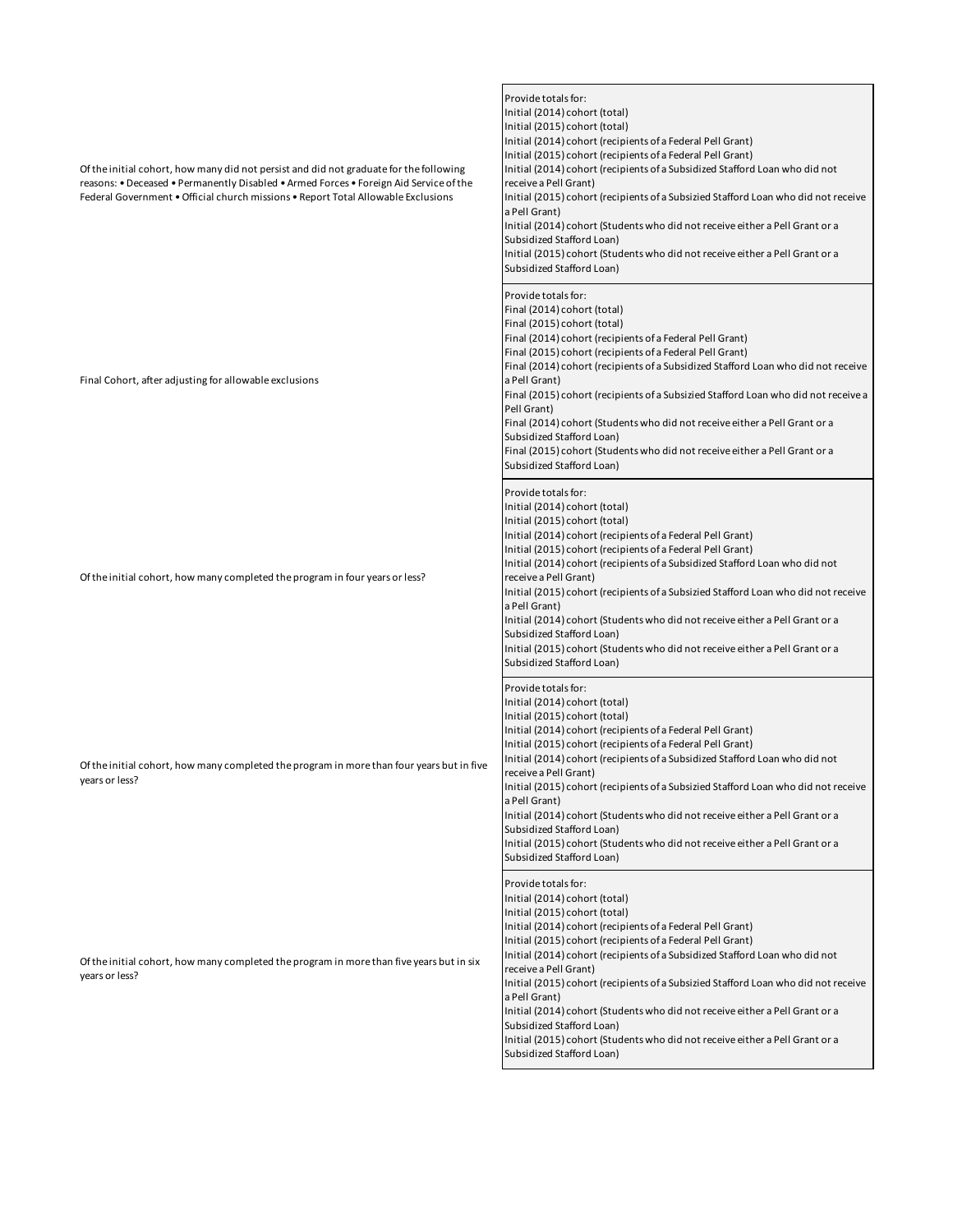| Total graduating within six years                                                                                                                                                                                                                                                    | Provide totals for:<br>Initial (2014) cohort (total)<br>Initial (2015) cohort (total)<br>Initial (2014) cohort (recipients of a Federal Pell Grant)<br>Initial (2015) cohort (recipients of a Federal Pell Grant)<br>Initial (2014) cohort (recipients of a Subsidized Stafford Loan who did not<br>receive a Pell Grant)<br>Initial (2015) cohort (recipients of a Subsizied Stafford Loan who did not receive<br>a Pell Grant)<br>Initial (2014) cohort (Students who did not receive either a Pell Grant or a<br>Subsidized Stafford Loan)<br>Initial (2015) cohort (Students who did not receive either a Pell Grant or a<br>Subsidized Stafford Loan) |
|--------------------------------------------------------------------------------------------------------------------------------------------------------------------------------------------------------------------------------------------------------------------------------------|------------------------------------------------------------------------------------------------------------------------------------------------------------------------------------------------------------------------------------------------------------------------------------------------------------------------------------------------------------------------------------------------------------------------------------------------------------------------------------------------------------------------------------------------------------------------------------------------------------------------------------------------------------|
| Six-year graduation rate (Total) for the 2014 cohort                                                                                                                                                                                                                                 |                                                                                                                                                                                                                                                                                                                                                                                                                                                                                                                                                                                                                                                            |
| Six-year graduation rate (Total) for the 2015 cohort                                                                                                                                                                                                                                 |                                                                                                                                                                                                                                                                                                                                                                                                                                                                                                                                                                                                                                                            |
| Six-year graduation rate for recipients of a Federal Pell Grant - 2014 cohort                                                                                                                                                                                                        |                                                                                                                                                                                                                                                                                                                                                                                                                                                                                                                                                                                                                                                            |
| Six-year graduation rate for recipients of a Federal Pell Grant - 2015 cohort                                                                                                                                                                                                        |                                                                                                                                                                                                                                                                                                                                                                                                                                                                                                                                                                                                                                                            |
| Six-year graduation rate for recipients of a Subsidized Stafford Loan who did not receive a<br>Pell Grant - 2014 cohort                                                                                                                                                              |                                                                                                                                                                                                                                                                                                                                                                                                                                                                                                                                                                                                                                                            |
| Six-year graduation rate for recipients of a Subsidized Stafford Loan who did not receive a<br>Pell Grant - 2015 cohort                                                                                                                                                              |                                                                                                                                                                                                                                                                                                                                                                                                                                                                                                                                                                                                                                                            |
| Six-year graduation rate for students who did not receive either a Pell Grant or a Subsidized<br>Stafford Loan - 2014 cohort                                                                                                                                                         |                                                                                                                                                                                                                                                                                                                                                                                                                                                                                                                                                                                                                                                            |
| Six-year graduation rate for students who did not receive either a Pell Grant or a Subsidized<br>Stafford Loan - 2015 cohort                                                                                                                                                         |                                                                                                                                                                                                                                                                                                                                                                                                                                                                                                                                                                                                                                                            |
| Two-Year Institutions                                                                                                                                                                                                                                                                |                                                                                                                                                                                                                                                                                                                                                                                                                                                                                                                                                                                                                                                            |
| Initial cohort, total of first-time, full-time degree/certificate-seeking students:                                                                                                                                                                                                  | Provide totals for:<br>Initial (2014) cohort<br>Initial (2015) cohort                                                                                                                                                                                                                                                                                                                                                                                                                                                                                                                                                                                      |
| Of the initial cohort, how many did not persist and did not graduate for the following<br>reasons: • Death • Permanently Disability • Service in the armed forces, • Foreign aid service<br>of the federal government . Official church missions . Report total allowable exclusions | Provide totals for:<br>Initial (2014) cohort<br>Initial (2015) cohort                                                                                                                                                                                                                                                                                                                                                                                                                                                                                                                                                                                      |
| Final cohort, after adjusting for allowable exclusions:                                                                                                                                                                                                                              | Provide totals for:<br>Final (2014) cohort<br>Final (2015) cohort                                                                                                                                                                                                                                                                                                                                                                                                                                                                                                                                                                                          |
| Completers of programs of less than two years duration (total):                                                                                                                                                                                                                      | Provide totals for:<br>Initial (2014) cohort<br>Initial (2015) cohort                                                                                                                                                                                                                                                                                                                                                                                                                                                                                                                                                                                      |
| Completers of programs of less than two years within 150 percent of normal time:                                                                                                                                                                                                     | Provide totals for:<br>Initial (2014) cohort<br>Initial (2015) cohort                                                                                                                                                                                                                                                                                                                                                                                                                                                                                                                                                                                      |
| Completers of programs of at least two but less than four years                                                                                                                                                                                                                      | Provide totals for:<br>Initial (2014) cohort<br>Initial (2015) cohort                                                                                                                                                                                                                                                                                                                                                                                                                                                                                                                                                                                      |
| Completers of programs of at least two but less than four-years within 150 percent of normal<br>time:                                                                                                                                                                                | Provide totals for:<br>Initial (2014) cohort<br>Initial (2015) cohort                                                                                                                                                                                                                                                                                                                                                                                                                                                                                                                                                                                      |
| Total transfers-out (within three years) to other institutions:                                                                                                                                                                                                                      | Provide totals for:<br>Initial (2014) cohort<br>Initial (2015) cohort                                                                                                                                                                                                                                                                                                                                                                                                                                                                                                                                                                                      |
| Total transfers to two-year institutions:                                                                                                                                                                                                                                            | Provide totals for:<br>Initial (2014) cohort<br>Initial (2015) cohort                                                                                                                                                                                                                                                                                                                                                                                                                                                                                                                                                                                      |
| Total transfers to four-year institutions:                                                                                                                                                                                                                                           | Provide totals for:<br>Initial (2014) cohort<br>Initial (2015) cohort                                                                                                                                                                                                                                                                                                                                                                                                                                                                                                                                                                                      |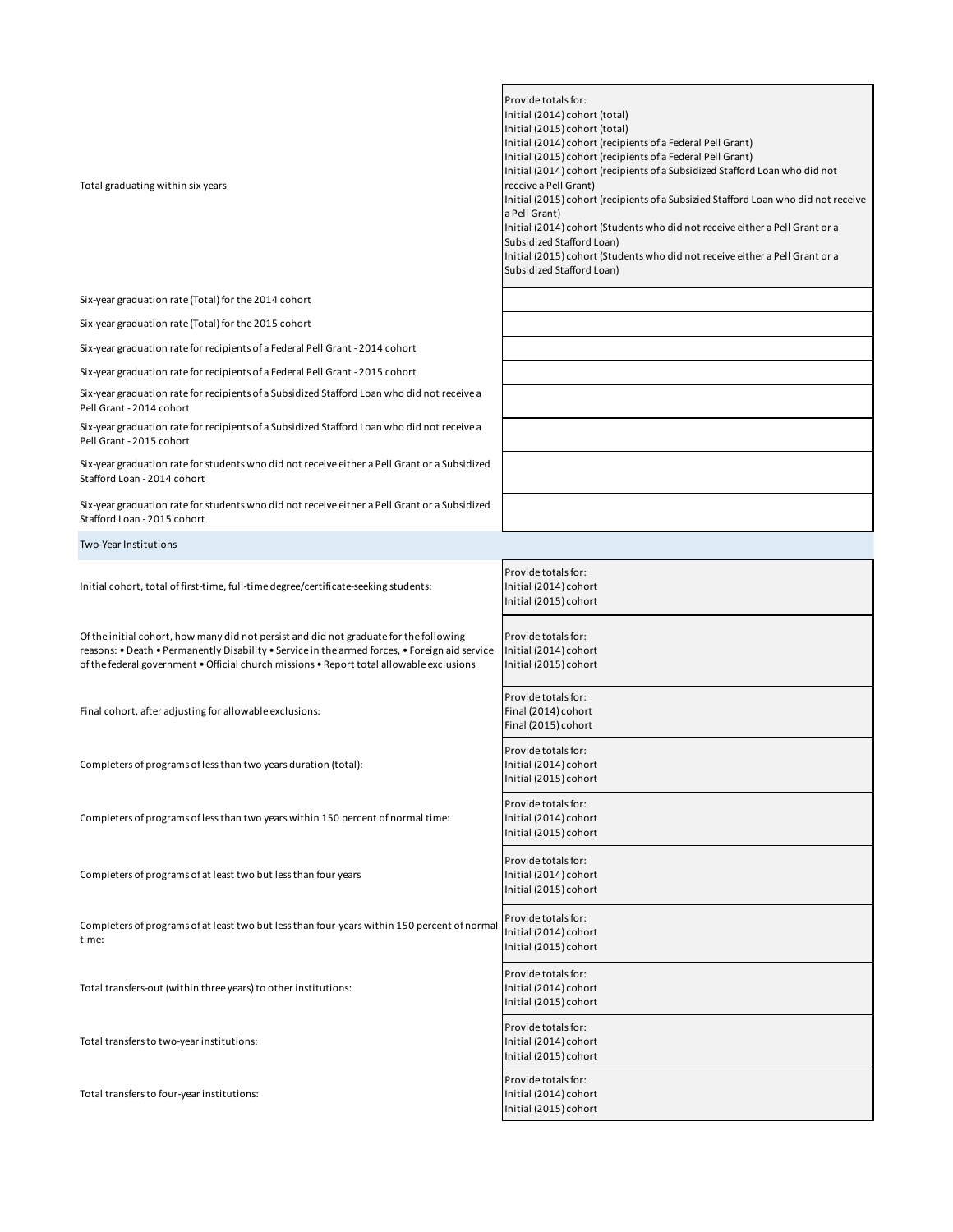#### **UNDERGRADUATE PERSISTENCE**

What percentage of freshmen who enrolled in Fall 2020 completed the academic year in good standing? ("Good standing" is defined by individual institutions according to their own standards.)

For the cohort of all full-time bachelor's (or equivalent) degree-seeking undergraduate students who entered your institution as freshmen in Fall 2020 (or the preceding summer term), what percentage was enrolled at your institution as of the date your institution calculates its official enrollment in Fall 2021 ? **(CDS B22)**

## **Enrollment**

This category requests information about the students enrolled at your institution, including freshmen and transfer students. Includes questions from CDS sections B and C.

#### **FRESHMAN APPLICATION STATISTICS**

| Number submitting ACT scores                                                                |  |
|---------------------------------------------------------------------------------------------|--|
| Number submitting SAT scores                                                                |  |
| Number of applicants admitted under early decision plan                                     |  |
| Number of early decision applications received by your institution                          |  |
| Percent who had GPA below 1.0                                                               |  |
| Percent who had GPA between 1.0 and 1.99                                                    |  |
| Percent who had GPA between 2.0 and 2.49                                                    |  |
| Percent who had GPA between 2.50 and 2.99                                                   |  |
| Percent who had GPA between 3.00 and 3.24                                                   |  |
| Percent who had GPA between 3.25 and 3.49                                                   |  |
| Percent who had GPA between 3.50 and 3.74                                                   |  |
| Percent who had GPA between 3.75 and 3.99                                                   |  |
| Percent who had GPA of 4.0                                                                  |  |
| Percent of total first-time, first-year (freshman) students who submitted high school class |  |
| rank                                                                                        |  |
| Percent in bottom quarter of high school graduating class                                   |  |
| Percent in bottom half of high school graduating class                                      |  |
| Percent in top half of high school graduating class                                         |  |
| Percent in top quarter of high school graduating class                                      |  |
| Percent in top tenth of high school graduating class                                        |  |
| ACT Science: Below 6                                                                        |  |
| <b>ACT Reading: Below 6</b>                                                                 |  |
| ACT Math: Below 6                                                                           |  |
| ACT English: Below 6                                                                        |  |
| ACT Composite: Below 6                                                                      |  |
| ACT Science: 6-11                                                                           |  |
| ACT Reading: 6-11                                                                           |  |
| ACT Math: 6-11                                                                              |  |
| ACT English: 6-11                                                                           |  |
| ACT Composite: 6-11                                                                         |  |
| ACT Science: 12-17                                                                          |  |
| ACT Reading: 12-17                                                                          |  |
| ACT Math: 12-17                                                                             |  |
| ACT English: 12-17                                                                          |  |
| ACT Composite: 12-17                                                                        |  |
| ACT Science: 18-23                                                                          |  |
| ACT Reading: 18-23                                                                          |  |
| ACT Math: 18-23                                                                             |  |
| ACT English: 18-23                                                                          |  |
| ACT Composite: 18-23                                                                        |  |
| ACT Science: 24-29                                                                          |  |
| ACT Reading: 24-29                                                                          |  |
| <b>ACT Math: 24-29</b>                                                                      |  |
| ACT English: 24-29                                                                          |  |
| ACT Composite: 24-29                                                                        |  |
| ACT Science: 30-36                                                                          |  |
| ACT Reading: 30-36                                                                          |  |
| <b>ACT Math: 30-36</b>                                                                      |  |
| ACT English: 30-36                                                                          |  |
| ACT Composite: 30-36                                                                        |  |
| SAT Composite: 400-599                                                                      |  |
| SAT Composite: 600-799                                                                      |  |
| SAT Composite: 800-999                                                                      |  |
| SAT Composite: 1000-1199                                                                    |  |
|                                                                                             |  |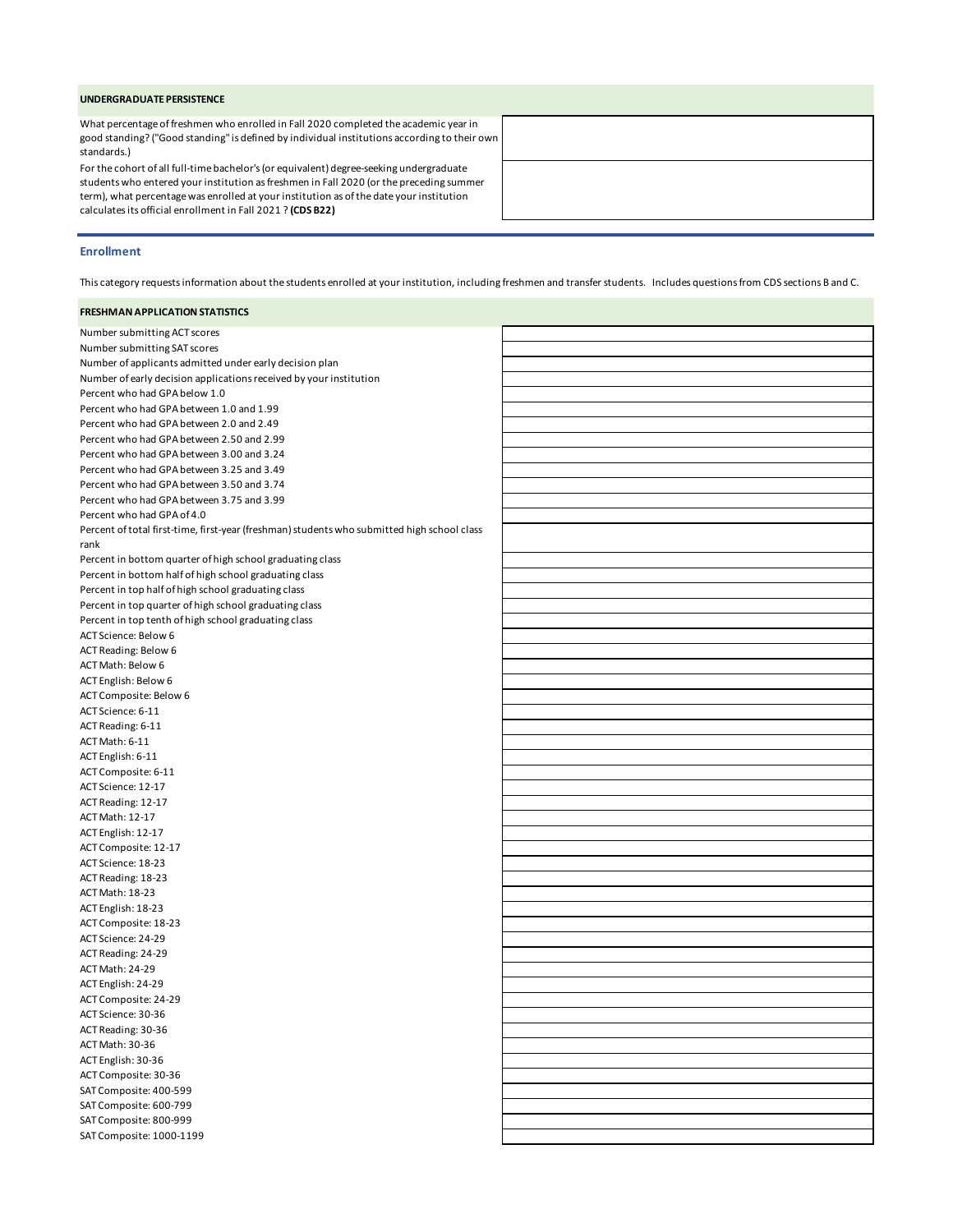SAT Composite: 1200-1399 SAT Composite: 1400-1600 Math: 200-299 Math: 300-399 Math: 400-499 Math: 500-599 Math: 600-699 Math: 700-800 Reading and Writing: 200-299 Reading and Writing: 300-399 Reading and Writing: 400-499 Reading and Writing: 500-599 Reading and Writing: 600-699 Reading and Writing: 700-800 75th % - ACT Writing 25th % - ACT Writing 75th % - ACT Science 25th % - ACT Science 75th % - ACT Reading 25th % - ACT Reading 75th % - ACT English 25th % - ACT English 75th % - ACT Math 25th % - ACT Math 75th % - ACT Composite 25th % - ACT Composite 75th % - SAT Math 25th % - SAT Math 75th % - SAT Evidence-Based Reading and Writing 25th % - SAT Evidence-Based Reading and Writing 75th % - SAT Composite 25th % - SAT Composite Percent submitting ACT scores Percent submitting SAT scores

Freshman Applied

Freshman Admitted

Freshman Enrolled

### **GRADUATE STATISTICS**

Graduate Students Applied

Graduate Students Admitted

Graduate Students Enrolled

**TRANSFER STATISTICS**

% transferred from 4-year programs

% transferred from 2-year programs

% Entered as seniors % Entered as juniors

% Entered as sophomores

% Entered as second-semester freshmen

% Entered as first-semester freshmen

Transfer students entered your institution last year from which 2-year institutions? (List no more than 5.)

To which institutions did most of your students transfer last year? (List no more than 5.)

Report totals by: Part-Time Female Part-Time Male Full-Time Female Full-Time Male Total Female Total Male Total Part-Time Total Full-Time

Report totals by: Part-Time Female Part-Time Male Full-Time Female Full-Time Male Total Female Total Male Total Part-Time Total Full-Time

Report totals by:<br>
Transfer Applicants<br>
Report Time Female Part-Time Female Part-Time Male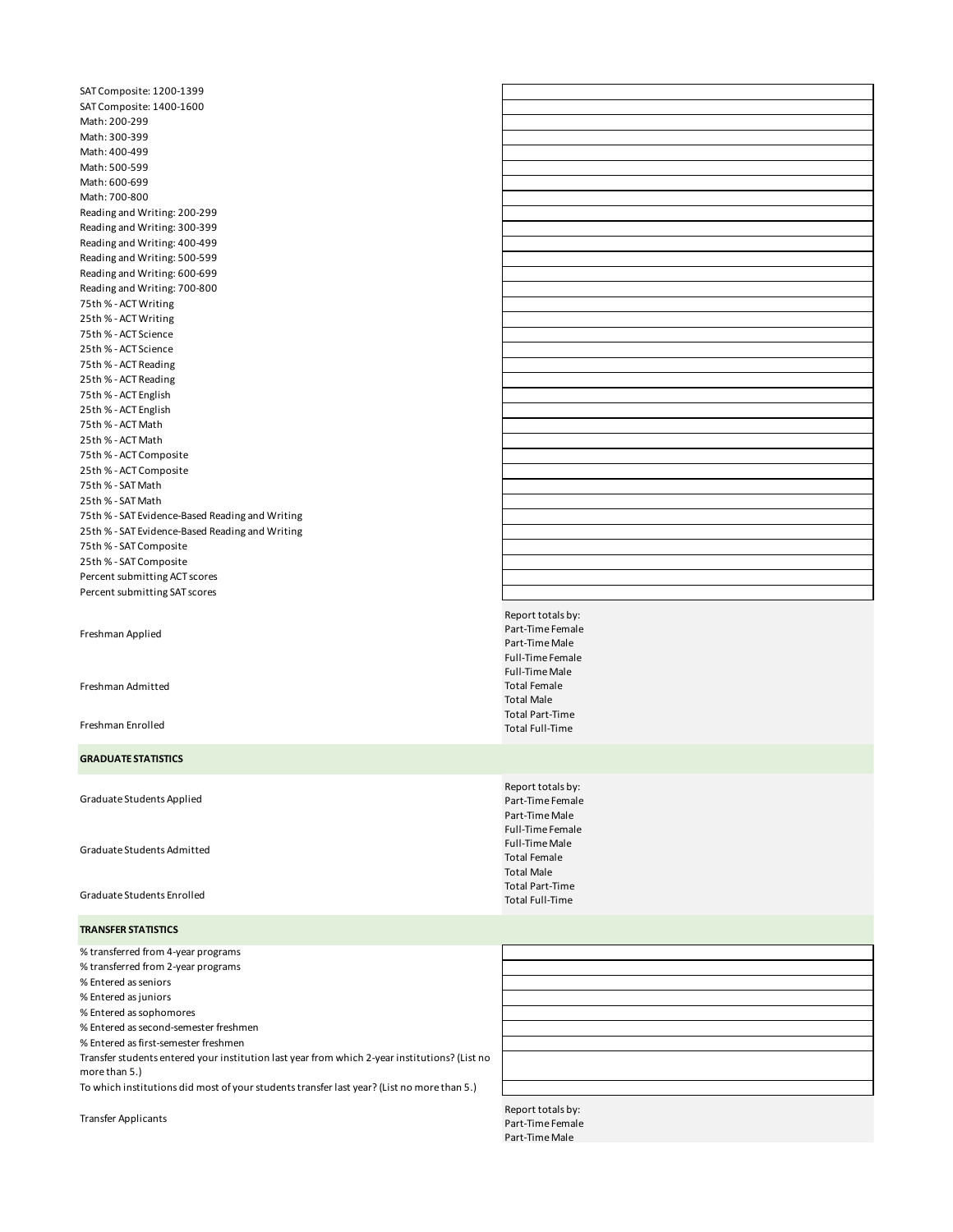|                                                       | <b>Full-Time Female</b>                           |
|-------------------------------------------------------|---------------------------------------------------|
| <b>Transfer Admitted Applicants</b>                   | <b>Full-Time Male</b>                             |
|                                                       | <b>Total Female</b>                               |
|                                                       | <b>Total Male</b>                                 |
| <b>Transfer Enrolled Applicants</b>                   | <b>Total Part-Time</b>                            |
|                                                       | <b>Total Full-Time</b>                            |
| <b>RACIAL/ETHNIC STATUS</b>                           |                                                   |
|                                                       |                                                   |
| Total of all undergraduate degree-seeking students    | Report totals for each racial/ethnic category by: |
|                                                       | Part-Time Female                                  |
|                                                       | Part-Time Male                                    |
|                                                       | <b>Full-Time Female</b>                           |
| Total full-time undergraduate degree-seeking students | <b>Full-Time Male</b>                             |
|                                                       | <b>Total Female</b>                               |
|                                                       | <b>Total Male</b>                                 |
| Total all undergraduate students enrolled             | <b>Total Part-Time</b>                            |
|                                                       | <b>Total Full-Time</b>                            |
|                                                       | Race and/or ethnicity Unknown                     |
|                                                       | Two or more races                                 |
|                                                       | Native Hawaiian or other Pacific Islander         |
|                                                       | Asian, non-Hispanic                               |
|                                                       | American Indian or Alaska Native                  |
|                                                       | White, non-Hispanic                               |
|                                                       | <b>Black or African American</b>                  |
|                                                       | Hispanic/Latino                                   |
|                                                       | International Students (non-residential alien)    |

# **Admissions**

Requests information on admissions policies for all student groups, including freshmen, international students and adults, and contact information for admissions offices and officials. Includes questions from CDS sections C and D.

| <b>ADULT STUDENT ADMISSION POLICIES</b>                                                                                                                                                                                                                                                            |                                                                                                                                                                                                                                                                                                     |
|----------------------------------------------------------------------------------------------------------------------------------------------------------------------------------------------------------------------------------------------------------------------------------------------------|-----------------------------------------------------------------------------------------------------------------------------------------------------------------------------------------------------------------------------------------------------------------------------------------------------|
| Test policies for adult students (check all that apply):                                                                                                                                                                                                                                           | "Test policies are the same as described in question C8."<br>"SAT/ACT test scores are not required."<br>"SAT/ACT test scores not required if applicant is over (enter below) years of age."<br>"SAT/ACT test scores not required if applicant is out of high school (enter below)<br>vears or more" |
| SAT/ACT test scores not required if applicant is over years of age<br>"SAT/ACT test scores not required if applicant is out of high school years or more"<br>Other test policies for adult students:                                                                                               |                                                                                                                                                                                                                                                                                                     |
| <b>FRESHMAN ADMISSION POLICIES</b>                                                                                                                                                                                                                                                                 |                                                                                                                                                                                                                                                                                                     |
| College application fee waiver policies:                                                                                                                                                                                                                                                           | "College will consider waiving application fees for state residents only."<br>"Apply for free: no college application fee waiver required."<br>"College has special instructions for submitting application fee waivers."                                                                           |
| Are first-time, first-year students accepted for terms other than the fall? (CDS C15)                                                                                                                                                                                                              | Yes or No                                                                                                                                                                                                                                                                                           |
| Other Elective units recommended (specify)<br>Other Elective units required (specify)                                                                                                                                                                                                              |                                                                                                                                                                                                                                                                                                     |
| Indicate any special admission requirements for home-schooled applicants that are in<br>addition to those required of all<br>applicants:                                                                                                                                                           | "Statement describing home school structure and mission"<br>"Transcript / record of courses and grades"<br>"State high school equivalency certificate"<br>"Interview"<br>"Letter of recommendation from person other than parent"                                                                   |
| Are intercollegiate, intramural, or club sports offered by your institution?                                                                                                                                                                                                                       | Yes or No                                                                                                                                                                                                                                                                                           |
| Does your institution enroll transfer students?                                                                                                                                                                                                                                                    | Yes or No                                                                                                                                                                                                                                                                                           |
| Does your institution enroll international students?                                                                                                                                                                                                                                               | Yes or No                                                                                                                                                                                                                                                                                           |
| Please use the following lines to write a brief statement about how your admission decisions<br>are reached. If your institution has an open admission policy but has specific admission<br>criteria for certain groups of students or for certain programs, explain those qualifications<br>here. |                                                                                                                                                                                                                                                                                                     |
| High school completion requirement for degree-seeking entering students. (CDS C3)                                                                                                                                                                                                                  | "High school diploma is required and GED is accepted"<br>"High school diploma is required and GED is not accepted"<br>"High school diploma or equivalent is not required"                                                                                                                           |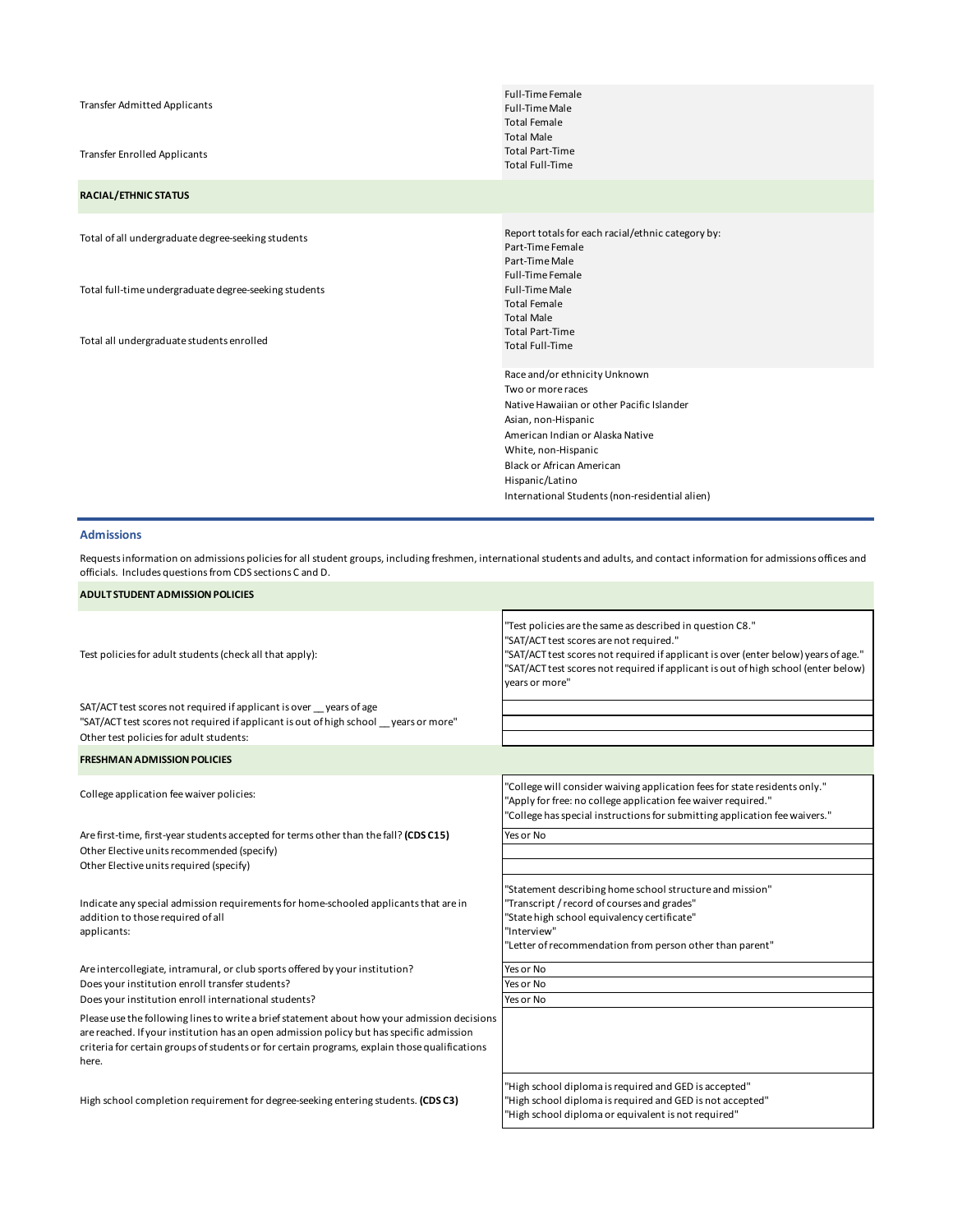| Please indicate which tests your institution uses for placement (e.g., state tests):                                                                                                                                                                                                                                                                                                                                                                                                                                                                          | "SAT"<br>"ACT"                                                                                                                                                                                                                                                                                                                                                                                                                               |
|---------------------------------------------------------------------------------------------------------------------------------------------------------------------------------------------------------------------------------------------------------------------------------------------------------------------------------------------------------------------------------------------------------------------------------------------------------------------------------------------------------------------------------------------------------------|----------------------------------------------------------------------------------------------------------------------------------------------------------------------------------------------------------------------------------------------------------------------------------------------------------------------------------------------------------------------------------------------------------------------------------------------|
|                                                                                                                                                                                                                                                                                                                                                                                                                                                                                                                                                               | "SAT Subject Tests"                                                                                                                                                                                                                                                                                                                                                                                                                          |
|                                                                                                                                                                                                                                                                                                                                                                                                                                                                                                                                                               | "AP"                                                                                                                                                                                                                                                                                                                                                                                                                                         |
|                                                                                                                                                                                                                                                                                                                                                                                                                                                                                                                                                               | "CLEP"<br>"Institutional Exam"                                                                                                                                                                                                                                                                                                                                                                                                               |
|                                                                                                                                                                                                                                                                                                                                                                                                                                                                                                                                                               | "State Exam"                                                                                                                                                                                                                                                                                                                                                                                                                                 |
| If state exam is selected above, please specify                                                                                                                                                                                                                                                                                                                                                                                                                                                                                                               |                                                                                                                                                                                                                                                                                                                                                                                                                                              |
| If necessary, use this space to clarify your test policies (e.g., if tests are recommended for<br>some students, or if tests are not required of some students):                                                                                                                                                                                                                                                                                                                                                                                              |                                                                                                                                                                                                                                                                                                                                                                                                                                              |
| Latest date by which SAT Subject Test scores must be received for fall-term admission:<br>(MM/DD/YYYY)                                                                                                                                                                                                                                                                                                                                                                                                                                                        |                                                                                                                                                                                                                                                                                                                                                                                                                                              |
| Latest date by which SAT or ACT scores must be received for fall-term admission:<br>(MM/DD/YYYY)                                                                                                                                                                                                                                                                                                                                                                                                                                                              |                                                                                                                                                                                                                                                                                                                                                                                                                                              |
| Does your institution use applicants' test scores for academic advising?                                                                                                                                                                                                                                                                                                                                                                                                                                                                                      | Yes or No                                                                                                                                                                                                                                                                                                                                                                                                                                    |
| In order to help students make an informed choice about the scores they send, the<br>CollegeBoard collects SAT score-use practices from every college, university or scholarship<br>program that chooses to provide us with the requested information. Please indicate how<br>your institution uses SAT scores for the admissions process by selecting one from the list of<br>practices below. Because the essay score policies are reported separately, base your score use<br>practice on the two sections (Evidence-Based Reading and Writing, and Math). | "Highest Section Scores Across Test Dates Version 1 (Evidence-Based Reading and<br>Writing, Math)"<br>"Highest Section Scores Across Test Dates Version 2 (Evidence-Based Reading and<br>Writing, Math)"<br>"Single Highest Test Date Version 1 (Sum of Evidence-Based Reading and Writing +<br>Math)"<br>"Single Highest Test Date Version 2 (Sum of Evidence-Based Reading and Writing +<br>Math)"<br>"All SAT Scores Required for Review" |
| Please indicate how your institution will use the SAT essay component; select all that apply.                                                                                                                                                                                                                                                                                                                                                                                                                                                                 | "Contact Institution for Information"<br>"For admission"<br>"For placement"<br>"For advising"<br>"In place of an application essay"<br>"As a validity check on the application essay"<br>"No college policy as of now"<br>"Not using essay component"                                                                                                                                                                                        |
| Please indicate how your institution will use the ACT essay component; select all that apply.                                                                                                                                                                                                                                                                                                                                                                                                                                                                 | "For admission"<br>"For placement"<br>'For advising"<br>"In place of an application essay"<br>'As a validity check on the application essay"<br>"No college policy as of now"<br>'Not using essay component"                                                                                                                                                                                                                                 |
| If your institution will make use of the SAT in admission decisions for first-time, first-year,<br>degree-seeking applicants for Fall 2023 please indicate which ONE of the following applies<br>(regardless of whether the Essay score will be used in the admissions process):                                                                                                                                                                                                                                                                              | "SAT with Essay component required"<br>"SAT with ESSAY component recommended"<br>"SAT with or without ESSAY component accepted"                                                                                                                                                                                                                                                                                                              |
| If your institution will make use of the ACT in admission decisions for first-time, first-year,<br>degree-seeking applicants for Fall 2023 please indicate which ONE of the following applies<br>(regardless of whether the writing score will be used in the admissions process):                                                                                                                                                                                                                                                                            | "ACT with writing required"<br>'ACT with writing recommended"<br>"ACT with or without writing accepted"                                                                                                                                                                                                                                                                                                                                      |
|                                                                                                                                                                                                                                                                                                                                                                                                                                                                                                                                                               |                                                                                                                                                                                                                                                                                                                                                                                                                                              |
| Does your institution make use of SAT, ACT, or SAT Subject Test scores in admission decisions<br>for first-time, first year, degree-seeking applicants?                                                                                                                                                                                                                                                                                                                                                                                                       | Yes or No                                                                                                                                                                                                                                                                                                                                                                                                                                    |
| SAT Subject test                                                                                                                                                                                                                                                                                                                                                                                                                                                                                                                                              | "Require"<br>'Recommend"<br>'Require for Some"<br>"Consider if Submitted"<br>"Not Used"                                                                                                                                                                                                                                                                                                                                                      |
| SAT and SAT Subject or ACT                                                                                                                                                                                                                                                                                                                                                                                                                                                                                                                                    | "Require"<br>'Recommend"<br>"Require for Some"<br>"Consider if Submitted"<br>"Not Used"                                                                                                                                                                                                                                                                                                                                                      |
| SAT only                                                                                                                                                                                                                                                                                                                                                                                                                                                                                                                                                      | "Require"<br>'Recommend''<br>"Require for Some"<br>"Consider if Submitted"<br>"Not Used"                                                                                                                                                                                                                                                                                                                                                     |
| ACT only                                                                                                                                                                                                                                                                                                                                                                                                                                                                                                                                                      | "Require"<br>'Recommend''<br>'Require for Some"<br>"Consider if Submitted"<br>'Not Used"                                                                                                                                                                                                                                                                                                                                                     |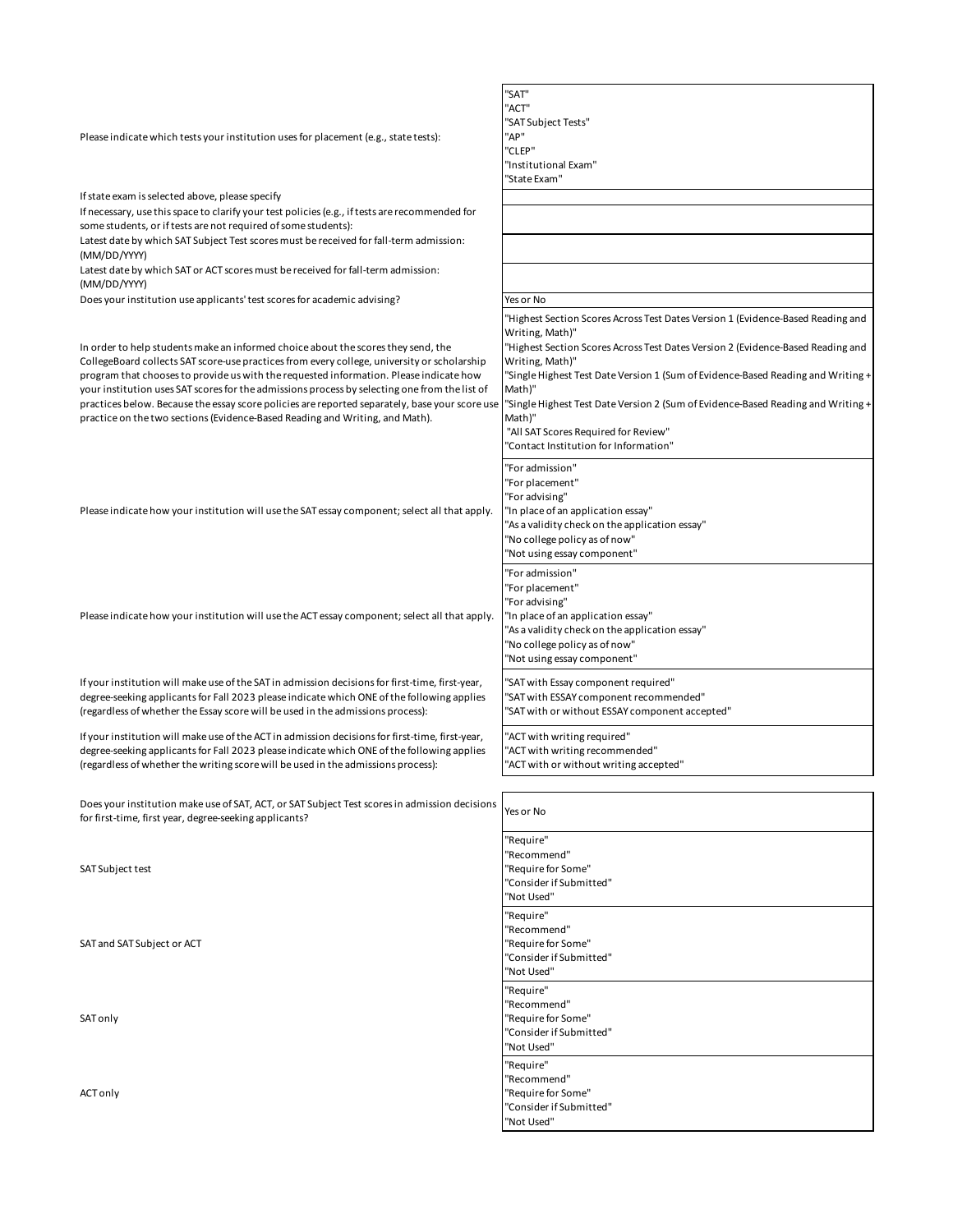|              | "Require"               |
|--------------|-------------------------|
|              | "Recommend"             |
| SAT or ACT   | "Require for Some"      |
|              | "Consider if Submitted" |
|              | "Not Used"              |
|              | "Require"               |
|              | "Recommend"             |
| Use of essay | "Require for Some"      |
|              | "Consider if Submitted" |
|              | "Not Used"              |
|              |                         |

| Relative importance of each of the following academic and nonacademic factors in your first-time, first-year, degree-seeking(freshman) admission decisions: (CDSC7) |                  |
|---------------------------------------------------------------------------------------------------------------------------------------------------------------------|------------------|
|                                                                                                                                                                     | "Very Important" |
|                                                                                                                                                                     | "Important"      |
| Level of applicant's interest                                                                                                                                       | "Considered"     |
|                                                                                                                                                                     | "Not considered" |
|                                                                                                                                                                     | "Very Important" |
|                                                                                                                                                                     | "Important"      |
| Work experience                                                                                                                                                     | "Considered"     |
|                                                                                                                                                                     | "Not considered" |
|                                                                                                                                                                     | "Very Important" |
|                                                                                                                                                                     | "Important"      |
| Volunteer work                                                                                                                                                      | "Considered"     |
|                                                                                                                                                                     | "Not considered" |
|                                                                                                                                                                     | "Very Important" |
|                                                                                                                                                                     | "Important"      |
| Racial/ethnic status                                                                                                                                                | "Considered"     |
|                                                                                                                                                                     | "Not considered" |
|                                                                                                                                                                     |                  |
|                                                                                                                                                                     | "Very Important" |
| Religious affiliation or commitment                                                                                                                                 | "Important"      |
|                                                                                                                                                                     | "Considered"     |
|                                                                                                                                                                     | "Not considered" |
|                                                                                                                                                                     | "Very Important" |
| State/Province residency                                                                                                                                            | "Important"      |
|                                                                                                                                                                     | "Considered"     |
|                                                                                                                                                                     | "Not considered" |
|                                                                                                                                                                     | "Very Important" |
|                                                                                                                                                                     | "Important"      |
| Geographical residence                                                                                                                                              | "Considered"     |
|                                                                                                                                                                     | "Not considered" |
|                                                                                                                                                                     | "Very Important" |
|                                                                                                                                                                     | "Important"      |
| Alumni/ae relation                                                                                                                                                  | "Considered"     |
|                                                                                                                                                                     | "Not considered" |
|                                                                                                                                                                     |                  |
|                                                                                                                                                                     | "Very Important" |
| First generation                                                                                                                                                    | "Important"      |
|                                                                                                                                                                     | "Considered"     |
|                                                                                                                                                                     | "Not considered" |
|                                                                                                                                                                     | "Very Important" |
| Character/personal qualities                                                                                                                                        | "Important"      |
|                                                                                                                                                                     | "Considered"     |
|                                                                                                                                                                     | "Not considered" |
|                                                                                                                                                                     | "Very Important" |
| Talent/ability                                                                                                                                                      | "Important"      |
|                                                                                                                                                                     | "Considered"     |
|                                                                                                                                                                     | "Not considered" |
| Extracurricular activities                                                                                                                                          | "Very Important" |
|                                                                                                                                                                     | "Important"      |
|                                                                                                                                                                     | "Considered"     |
|                                                                                                                                                                     | "Not considered" |
| Interview                                                                                                                                                           | "Very Important" |
|                                                                                                                                                                     | "Important"      |
|                                                                                                                                                                     | "Considered"     |
|                                                                                                                                                                     | "Not considered" |
|                                                                                                                                                                     |                  |
|                                                                                                                                                                     | "Very Important" |
| Application essay                                                                                                                                                   | "Important"      |
|                                                                                                                                                                     | "Considered"     |
|                                                                                                                                                                     | "Not considered" |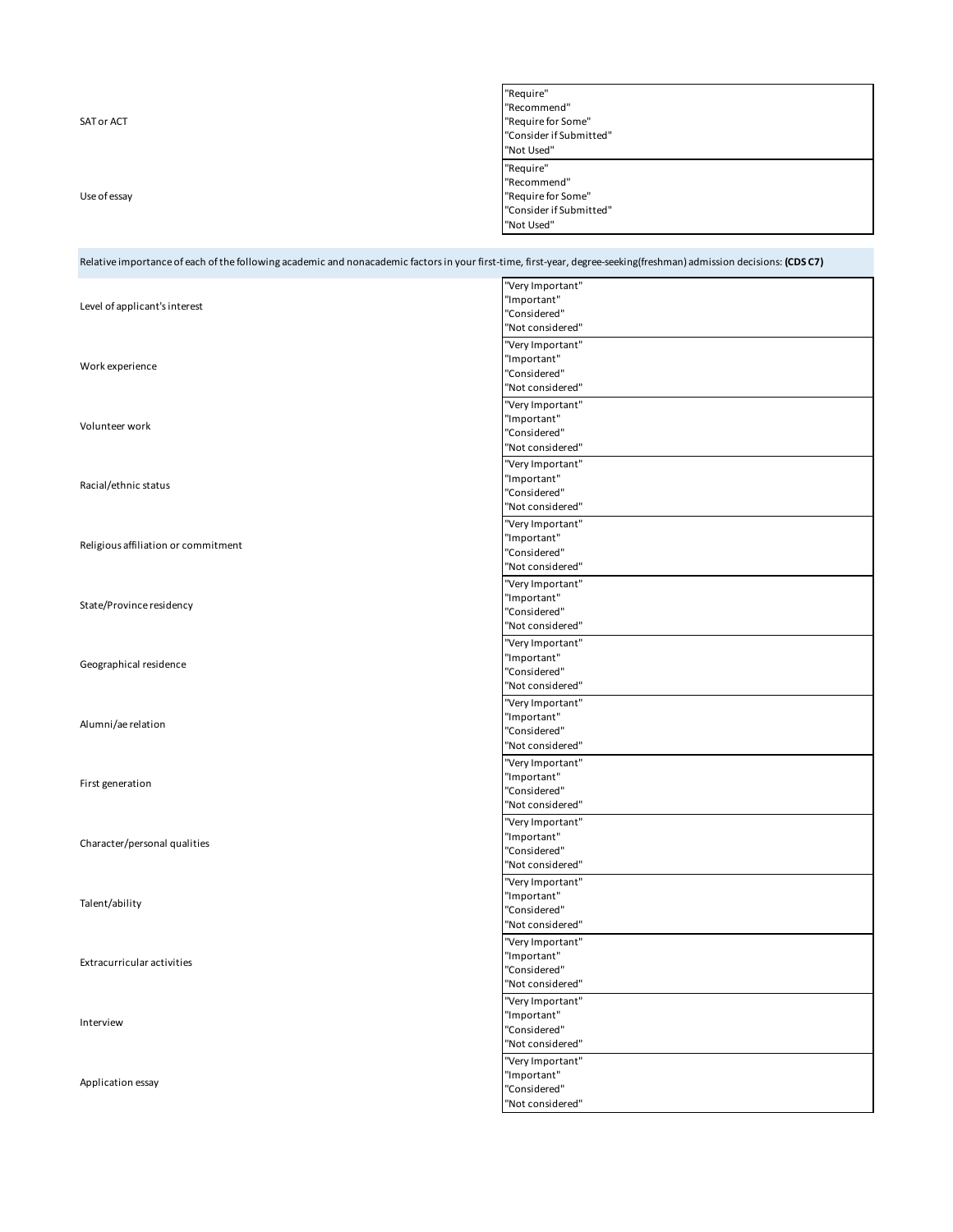| Standardized test scores                                                                                                                                                                                                                                      | "Very Important"<br>"Important"<br>"Considered"<br>"Not considered"                                                                                                                                                                                                                                       |
|---------------------------------------------------------------------------------------------------------------------------------------------------------------------------------------------------------------------------------------------------------------|-----------------------------------------------------------------------------------------------------------------------------------------------------------------------------------------------------------------------------------------------------------------------------------------------------------|
| Recommendations                                                                                                                                                                                                                                               | "Very Important"<br>"Important"<br>"Considered"<br>"Not considered"                                                                                                                                                                                                                                       |
| Academic GPA / Grade                                                                                                                                                                                                                                          | "Very Important"<br>"Important"<br>"Considered"<br>"Not considered"                                                                                                                                                                                                                                       |
| Class rank                                                                                                                                                                                                                                                    | "Very Important"<br>"Important"<br>"Considered"<br>"Not considered"                                                                                                                                                                                                                                       |
| Rigor of secondary school record                                                                                                                                                                                                                              | "Very Important"<br>"Important"<br>"Considered"<br>"Not considered"                                                                                                                                                                                                                                       |
|                                                                                                                                                                                                                                                               |                                                                                                                                                                                                                                                                                                           |
| Do you have an open admission policy, under which virtually all secondary school graduates<br>or students with GED equivalency diplomas are admitted without regard to academic<br>record, test scores, or other qualifications? If so, select which applies: | "Open admission policy as described above for all students"<br>"Open admission policy as described above for most students, but selective<br>admission for out-of-state students"<br>"Open admission policy as described above for most students, but selective<br>admission to some programs"<br>"Other" |

If "Other" was selected above, please explain

Specify the distribution of academic high school course units required and/or recommended of all or most degree-seeking students using Carnegie units (one unit equals one year of study or its equivalent). If you use a different system for calculating units, please convert. **(CDS C5)**

| Academic Elective units recommended                                                        |                                 |
|--------------------------------------------------------------------------------------------|---------------------------------|
| Academic Elective units required                                                           |                                 |
| Visual/Performing Arts units recommended                                                   |                                 |
| Visual/Performing Arts units required                                                      |                                 |
| Computer Science units recommended                                                         |                                 |
| Computer Science units required                                                            |                                 |
| History units recommended                                                                  |                                 |
| History units required                                                                     |                                 |
| Social Studies units recommended                                                           |                                 |
| Social Studies units required                                                              |                                 |
| Foreign Language units recommended                                                         |                                 |
| Foreign Language units required                                                            |                                 |
| Science units recommended                                                                  |                                 |
| Of these, science units that must be lab                                                   |                                 |
| Science units required                                                                     |                                 |
| Of these, science units that must be lab                                                   |                                 |
| Math units recommended                                                                     |                                 |
| Math units required                                                                        |                                 |
| English units recommended                                                                  |                                 |
| English units required                                                                     |                                 |
| Total academic units recommended                                                           |                                 |
| Total academic units required                                                              |                                 |
|                                                                                            |                                 |
|                                                                                            | "Require"                       |
| Does your institution require or recommend a general college preparatory program for       | "Recommend"                     |
| degree-seeking students? (CDS C4)                                                          | "Neither require nor recommend" |
| If yes, do you release that information to school counselors?                              | Yes or No                       |
| Do you have a policy of placing students on a waiting list?                                | Yes or No                       |
| If yes, do you release that information to students?                                       | Yes or No                       |
| Is your waiting list ranked?                                                               | Yes or No                       |
| Number of wait-listed students admitted                                                    |                                 |
| Number of qualified applicants offered a place on waiting list                             |                                 |
| Number accepting a place on the waiting list                                               |                                 |
| Provide admitted applicant policy, if none of the above policies apply to your institution |                                 |
|                                                                                            |                                 |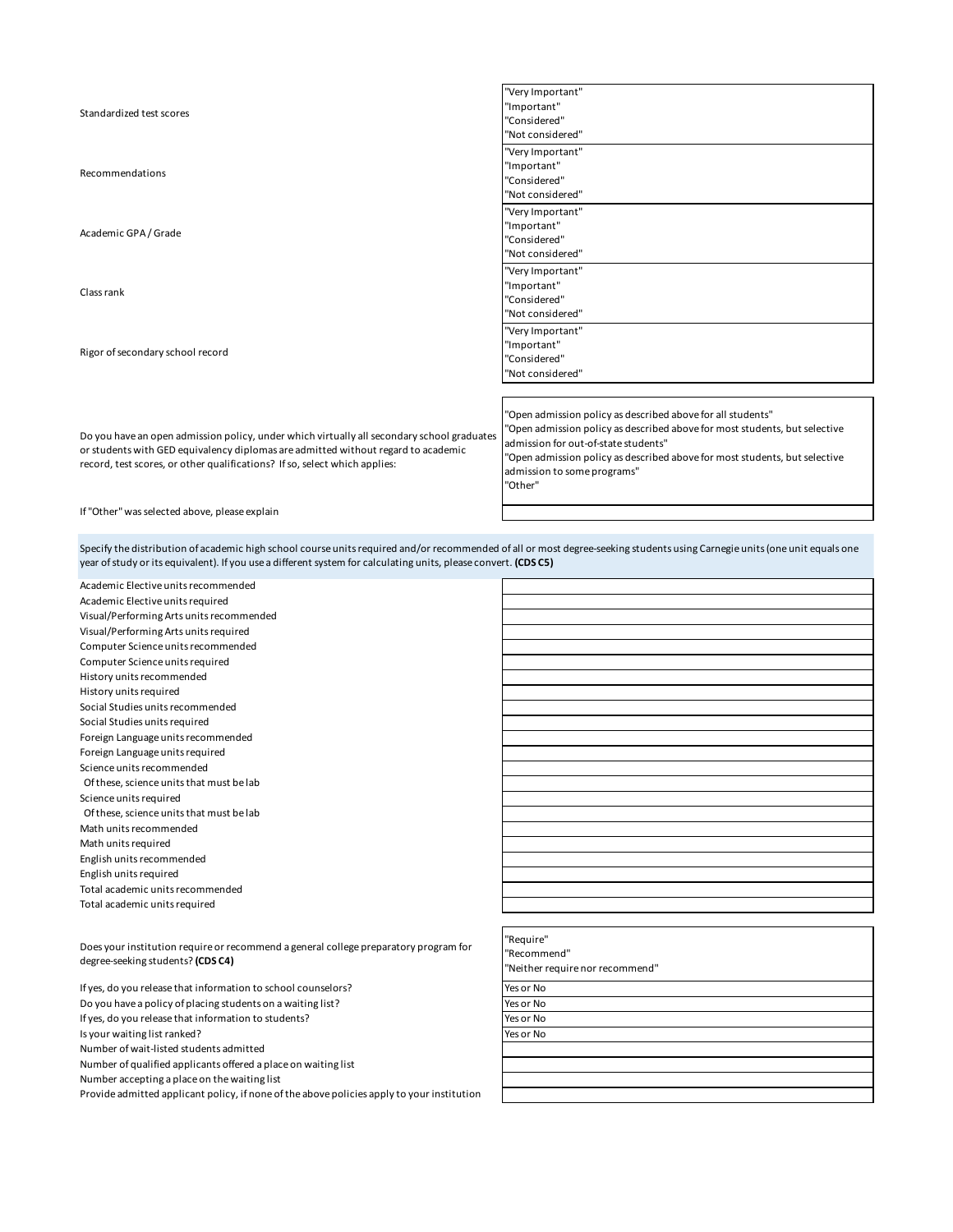| Reply policy for admitted applicants                                                            | "Must reply by set date"<br>"No set date"<br>'Must reply by May 1st (or within set number of weeks if notified thereafter)" |
|-------------------------------------------------------------------------------------------------|-----------------------------------------------------------------------------------------------------------------------------|
| If "Must reply by May 1st (or within set number of weeks if notified thereafter)" was selected  |                                                                                                                             |
| above, provide the number of weeks                                                              |                                                                                                                             |
| If "Must reply by set date" was selected, provide the reply by date (MM/DD/YYYY)                |                                                                                                                             |
| Notification to applicants of admission decision sent by date (MM/DD/YYYY)                      |                                                                                                                             |
| Rolling notification beginning date (MM/DD/YYYY)                                                |                                                                                                                             |
| Notification to applicants of admission decision sent on a rolling basis                        | Yes or No                                                                                                                   |
| Priority date (MM/DD/YYYY)                                                                      |                                                                                                                             |
| Application closing date (fall) (MM/DD/YYYY)                                                    |                                                                                                                             |
| Does your institution have an application closing date?                                         | Yes or No                                                                                                                   |
| Can online application fee be waived for applicants with financial need?                        | Yes or No                                                                                                                   |
| Does your institution have an application fee?                                                  | Yes or No                                                                                                                   |
| Amount of application fee \$                                                                    |                                                                                                                             |
|                                                                                                 | 'Same fee"                                                                                                                  |
| If you have an application fee and an online application option, indicate policy for students   | 'Free"                                                                                                                      |
| who apply online                                                                                | 'Reduced"                                                                                                                   |
| Can it be waived for applicants with financial need?                                            | Yes or No                                                                                                                   |
|                                                                                                 |                                                                                                                             |
| <b>GENERAL ADMISSION POLICIES</b>                                                               |                                                                                                                             |
| Early action notification date (MM/DD/YYYY)                                                     |                                                                                                                             |
|                                                                                                 |                                                                                                                             |
| Early action closing date (MM/DD/YYYY)                                                          |                                                                                                                             |
| Is your early action plan a "restrictive" plan under which you limit students from applying to  | Yes or No                                                                                                                   |
| other early plans?                                                                              |                                                                                                                             |
| Do you have a nonbinding early action plan whereby students are notified of an admission        |                                                                                                                             |
| decision well in advance of the regular notification data but do not have to commit to          | Yes or No                                                                                                                   |
| attending your college?                                                                         |                                                                                                                             |
| Does your institution offer an early decision plan for first-time, first-year (freshman)        | Yes or No                                                                                                                   |
| applicants for fall enrollment?                                                                 |                                                                                                                             |
| Other early decision plan notification date (MM/DD/YYYY):                                       |                                                                                                                             |
| Other early decision plan closing date (MM/DD/YYYY):                                            |                                                                                                                             |
| First or only early decision plan notification date (MM/DD/YYYY):                               |                                                                                                                             |
| First or only early decision plan closing date (MM/DD/YYYY):                                    |                                                                                                                             |
| Early Admission of high school students: Does your institution allow high school students to    |                                                                                                                             |
| enroll as full-time, first year (freshman) students one year or more before high school         | Yes or No                                                                                                                   |
| graduation? (CDS C19)                                                                           |                                                                                                                             |
| Deferred admission: Does your institution allow students to postpone enrollment after           |                                                                                                                             |
| admission? (CDS C18)                                                                            | Yes or No                                                                                                                   |
|                                                                                                 | 'Yes, in full"                                                                                                              |
| Housing deposit is refundable if student does not enroll?                                       | 'Yes, in part"                                                                                                              |
|                                                                                                 | 'No"                                                                                                                        |
| Amount of housing deposit \$                                                                    |                                                                                                                             |
| Deadline for housing deposit (MM/DD/YYYY)                                                       |                                                                                                                             |
| Reply date requirement (if applicable)                                                          |                                                                                                                             |
| Number of applicants enrolled under early action plan                                           |                                                                                                                             |
|                                                                                                 |                                                                                                                             |
| Number of applicants admitted under early action plan                                           |                                                                                                                             |
| Number of early action applications received by your institution                                |                                                                                                                             |
| If necessary, explain or qualify your fall term application procedures:                         |                                                                                                                             |
|                                                                                                 | 'Online submission accepted"                                                                                                |
| If your institution's application can be accessed online, indicate policy for submission of the | 'Online submission required"                                                                                                |
| application                                                                                     | 'Paper application required"                                                                                                |
|                                                                                                 |                                                                                                                             |
|                                                                                                 | 'Online through college's own website"                                                                                      |
|                                                                                                 | 'Common Application"                                                                                                        |
| Indicate which applications you accept. Select all that apply.                                  | 'Universal Application"                                                                                                     |
|                                                                                                 | 'Coalition Application"                                                                                                     |
|                                                                                                 | 'Other"                                                                                                                     |
|                                                                                                 |                                                                                                                             |
| <b>INTERNATIONAL POLICIES</b>                                                                   |                                                                                                                             |
|                                                                                                 |                                                                                                                             |
|                                                                                                 | "International student adviser"                                                                                             |
| List services available to international students                                               | 'Special international student orientation program"                                                                         |
|                                                                                                 | 'Housing during summer months for international students"                                                                   |
|                                                                                                 | 'ESL Program ON CAMPUS for international students"                                                                          |
| Are applicants who have completed their secondary education in certain countries                | Yes or No                                                                                                                   |
| exempted?                                                                                       |                                                                                                                             |
| IELTS (Range 0-9)                                                                               |                                                                                                                             |
| Internet-based Test (iBT) (Range 0-120)                                                         |                                                                                                                             |
| IELTS (Range 0-9)                                                                               |                                                                                                                             |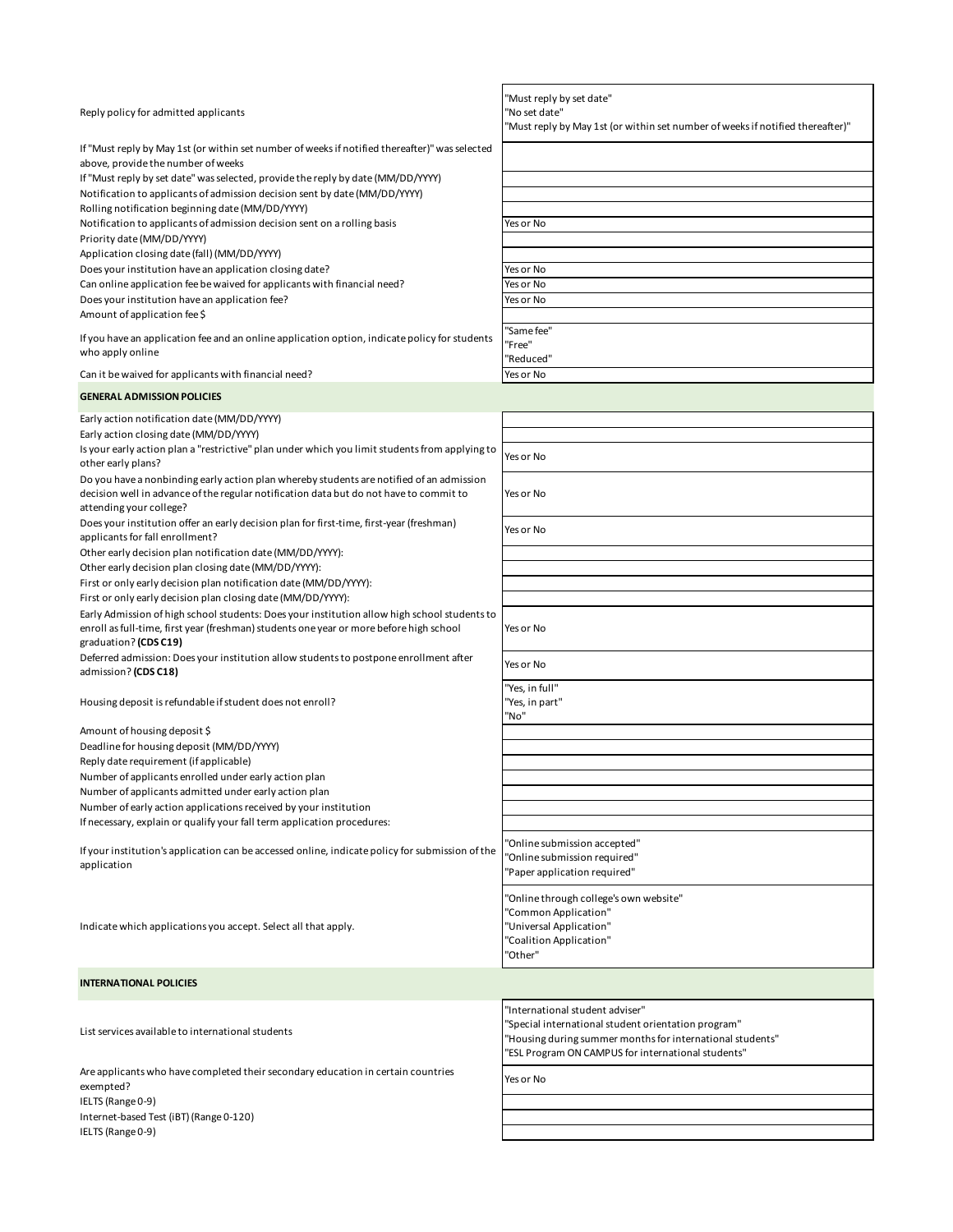| TOEFL Internet-based Test (iBT) (Range 0-120)                                                                      |                                            |  |
|--------------------------------------------------------------------------------------------------------------------|--------------------------------------------|--|
| Indicate the maximum number of credits that international undergraduate students may                               |                                            |  |
| take during all summer sessions in a single academic year                                                          |                                            |  |
| No closing date for undergraduate international students                                                           | Yes or No                                  |  |
|                                                                                                                    |                                            |  |
| Fall 2023 application closing date for undergraduate international students (MM/DD/YYYY)                           |                                            |  |
| Application fee for undergraduate international students:                                                          |                                            |  |
|                                                                                                                    |                                            |  |
| Is conditional academic admission offered to applicants whose English skills will not permit                       | 'Yes, based on English proficiency"        |  |
| them to pursue academic course work in their first term?                                                           | "No"                                       |  |
| Is an English proficiency test (e.g., TOEFL, IELTS) generally required of international                            |                                            |  |
| applicants (nonresident alien)?                                                                                    | Yes or No                                  |  |
| Are applicants able to demonstrate English proficiency in other ways?                                              | Yes or No                                  |  |
|                                                                                                                    | 'Require"                                  |  |
|                                                                                                                    | "Recommend"                                |  |
| SAT Subject Tests                                                                                                  | 'Require for Some"                         |  |
|                                                                                                                    | "Consider if Submitted"                    |  |
|                                                                                                                    |                                            |  |
|                                                                                                                    | "Require"                                  |  |
| SAT and SAT Subject Tests or ACT                                                                                   | 'Recommend"                                |  |
|                                                                                                                    | "Require for Some"                         |  |
|                                                                                                                    | 'Consider if Submitted"                    |  |
|                                                                                                                    | "Require"                                  |  |
| SAT only                                                                                                           | "Recommend"                                |  |
|                                                                                                                    | "Require for Some"                         |  |
|                                                                                                                    | "Consider if Submitted"                    |  |
|                                                                                                                    | "Require"                                  |  |
| <b>ACT only</b>                                                                                                    | "Recommend"                                |  |
|                                                                                                                    | "Require for Some"                         |  |
|                                                                                                                    | 'Consider if Submitted"                    |  |
|                                                                                                                    | "Require"                                  |  |
|                                                                                                                    | 'Recommend"                                |  |
| SAT or ACT                                                                                                         | 'Require for Some"                         |  |
|                                                                                                                    | 'Consider if Submitted"                    |  |
| <b>MILITARY POLICIES</b>                                                                                           |                                            |  |
|                                                                                                                    |                                            |  |
| Are the military/veteran credit transfer policies published on your website?                                       | Yes or No                                  |  |
| If yes, please provide the URL where the policy can be located:                                                    |                                            |  |
|                                                                                                                    |                                            |  |
| Describe other military/veteran transfer credit policies unique to your institution: (CDSD22)                      |                                            |  |
|                                                                                                                    |                                            |  |
|                                                                                                                    |                                            |  |
| Unit Type                                                                                                          |                                            |  |
| Number                                                                                                             |                                            |  |
|                                                                                                                    | "American Council on Education (ACE)"      |  |
|                                                                                                                    | 'College Level Examination Program (CLEP)" |  |
| Indicate which military/veteran transfer credits your institution accepts (CDS D18)                                | "DANTES Subject Standardized Tests (DSST)" |  |
|                                                                                                                    |                                            |  |
| <b>TRANSFER POLICIES</b>                                                                                           |                                            |  |
|                                                                                                                    |                                            |  |
| Does your institution accept CLEP credit?                                                                          | Yes or No                                  |  |
|                                                                                                                    | Yes or No                                  |  |
|                                                                                                                    | "Rolling Admission" or Enter Dates Below   |  |
|                                                                                                                    | "Rolling Admission" or Enter Dates Below   |  |
| Fall                                                                                                               | "Rolling Admission" or Enter Dates Below   |  |
| Does your institution accept transfer credit?<br>Summer<br>Spring<br>Winter                                        | "Rolling Admission" or Enter Dates Below   |  |
| Summer Reply Date (MM/DD/YYYY)                                                                                     |                                            |  |
| Spring Reply Date (MM/DD/YYYY)                                                                                     |                                            |  |
|                                                                                                                    |                                            |  |
|                                                                                                                    |                                            |  |
| Summer Notification Date (MM/DD/YYYY)<br>Spring Notification Date (MM/DD/YYYY)<br>Summer Closing Date (MM/DD/YYYY) |                                            |  |
| Spring Closing Date (MM/DD/YYYY)                                                                                   |                                            |  |
| Summer Priority Date (MM/DD/YYYY)                                                                                  |                                            |  |
|                                                                                                                    |                                            |  |
| Spring Priority Date (MM/DD/YYYY)                                                                                  |                                            |  |
| Winter Reply Date (MM/DD/YYYY)                                                                                     |                                            |  |
| Winter Notification Date (MM/DD/YYYY)                                                                              |                                            |  |
| Winter Closing Date (MM/DD/YYYY)                                                                                   |                                            |  |
| Winter Priority Date (MM/DD/YYYY)                                                                                  |                                            |  |
| Fall Reply Date (MM/DD/YYYY)                                                                                       |                                            |  |
| Fall Notification Date (MM/DD/YYYY)                                                                                |                                            |  |
| Fall Closing Date (MM/DD/YYYY)                                                                                     |                                            |  |
| Fall Priority Date (MM/DD/YYYY)                                                                                    |                                            |  |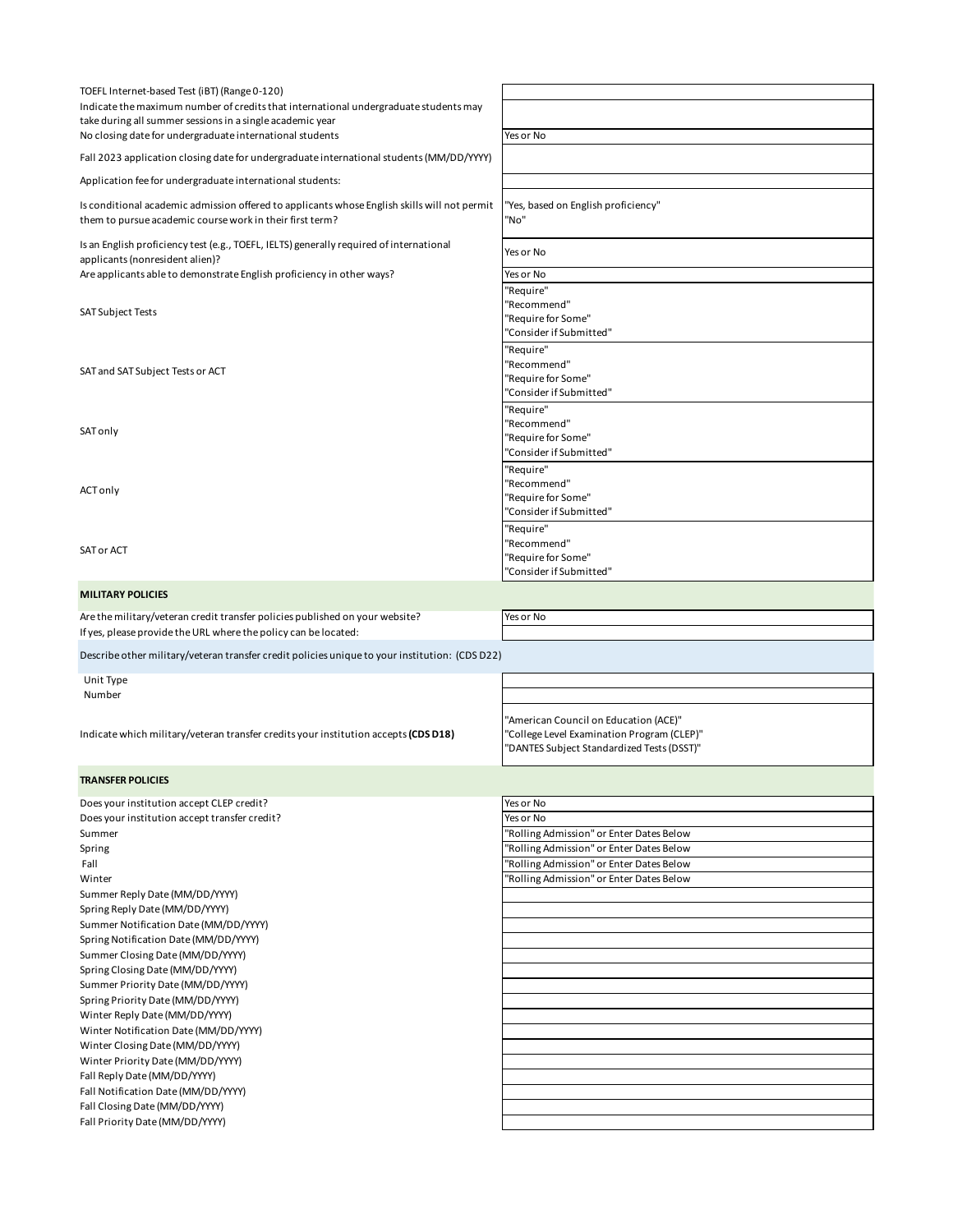If a minimum college grade point average is required of transfer applicants, specify (on a 4.0 scale): **(CDS D7)** If a minimum high school grade point average is required of transfer applicants, specify(on a 4.0 scale): **(CDS D6)**

List any other application requirements specific to transfer applicants **(CDS D8)**:

Statement of Good Standing from Prior Institution(s) "Required of All" "Recommended of All" "Recommended of Some" "Required of Some" "Not Required" Standardized Test Scores "Required of All" "Recommended of All" "Recommended of Some" "Required of Some" "Not Required" Interview "Required of All" "Recommended of All" "Recommended of Some" "Required of Some" "Not Required" Essay or Personal Statement "Required of All" "Recommended of All" "Recommended of Some" "Required of Some" "Not Required" College Transcript(s) "Required of All" "Recommended of All" "Recommended of Some" "Required of Some" "Not Required" High School Transcript "Required of All" "Recommended of All" "Recommended of Some" "Required of Some" "Not Required" Must a transfer applicant have a minimum number of credits completed or else must apply as an entering freshman? Yes or No If yes, what is the minimum number of credits? Indicate terms for which transfers may enroll: **(CDS D3)** ["Fall", "Winter", "Spring", "Summer"] Minimum number of credits that transfers must complete at your institution to earn a bachelor's degree: **(CDS D16)** Minimum number of credits that transfers must complete at your institution to earn an associate degree: **(CDS D15)** Unit Type Number Describe other transfer credit policies: (CDS D17)

Report the lowest grade earned for any course that may be transferred for credit: **(CDS D12)**

Describe additional requirements for transfer admission, if applicable **(CDS D11)** Does an open admission policy, if reported, apply to transfer students? (CDS D10) **Yes or No** 

#### **Academic Offerings & Policies**

This category requests information about academic offerings and policies, including AP and other placement policies, required coursework, and technology and services. Includes questions from CDS sections C, D, and E.

**ACADEMIC OFFERINGS**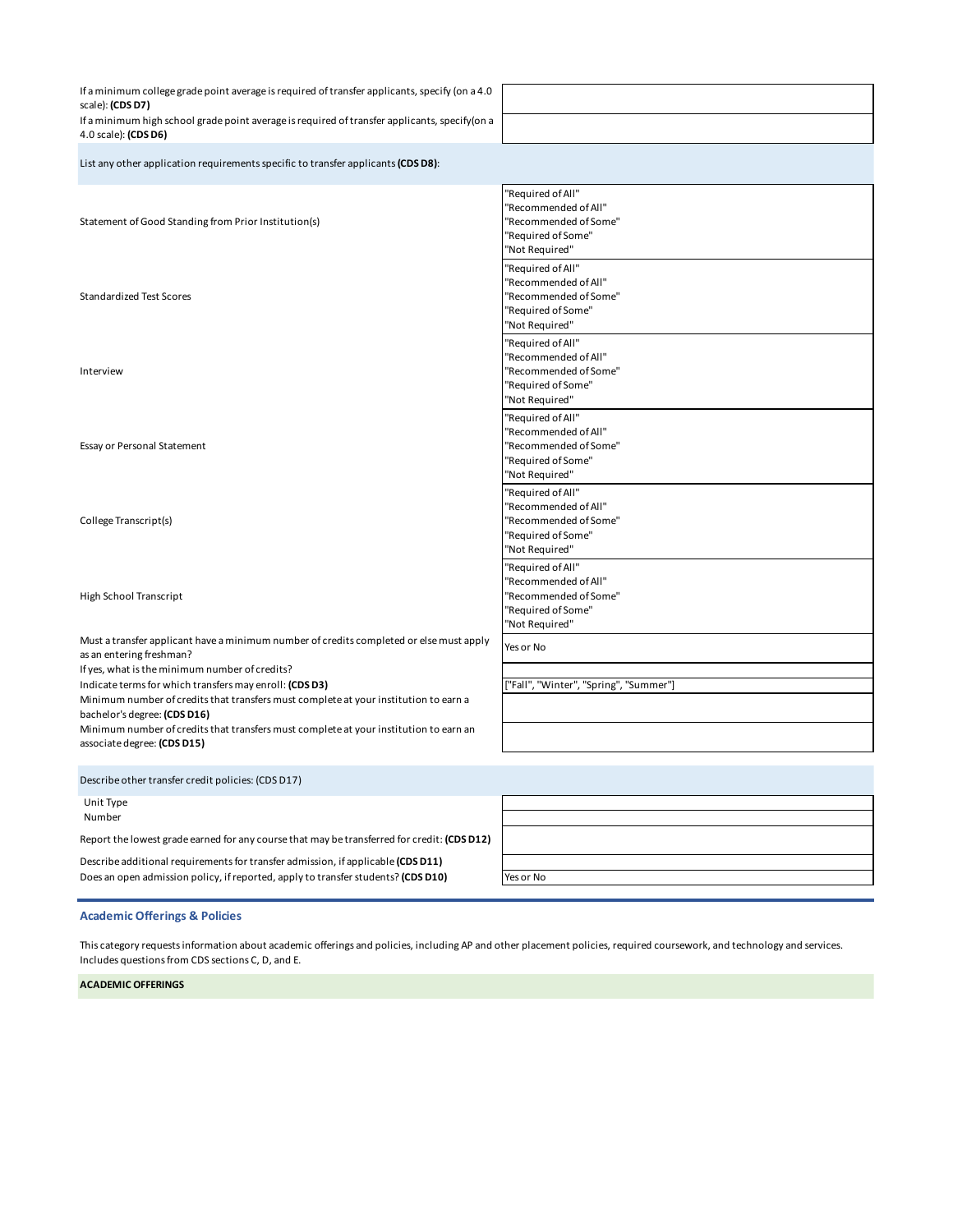| At your institution                                                                                                                                                                | "Dentistry (DDS or DMD)"<br>"Osteopathic Medicine (DO)"<br>"Pharmacy (D.Pharm)"<br>"Podiatry"<br>"Master of Business Administration (MBA)"<br>"'Medicine (MD)"<br>"Master of Fine Arts (MFA)"<br>"Law (JD or LL.B)"<br>"Optometry (OD)"<br>"Veterinary Medicine (DVM)"<br>"Accounting"<br>"Architecture"<br>"Chemistry"<br>"Education"<br>"Engineering"<br>"Environmental Studies"<br>"Forestry"<br>"Mathematics"<br>"Nursing"<br>"Occupational Therapy"<br>"Physical Therapy"<br>"Psychology"<br>"Social Work"+F470:F471 |
|------------------------------------------------------------------------------------------------------------------------------------------------------------------------------------|---------------------------------------------------------------------------------------------------------------------------------------------------------------------------------------------------------------------------------------------------------------------------------------------------------------------------------------------------------------------------------------------------------------------------------------------------------------------------------------------------------------------------|
| In conjunction with another institution                                                                                                                                            | "Dentistry (DDS or DMD)"<br>"Osteopathic Medicine (DO)"<br>"Pharmacy (D.Pharm)"<br>"Podiatry"<br>"Master of Business Administration (MBA)"<br>"'Medicine (MD)"<br>"Master of Fine Arts (MFA)"<br>"Law (JD or LL.B)"<br>"Optometry (OD)"<br>"Veterinary Medicine (DVM)"<br>"Accounting"<br>"Architecture"<br>"Chemistry"<br>"Education"<br>"Engineering"<br>"Environmental Studies"<br>"Forestry"<br>"Mathematics"<br>"Nursing"<br>"Occupational Therapy"<br>"Physical Therapy"<br>"Psychology"<br>"Social Work"           |
| Do you have a separate undergraduate honors college with different admission requirements<br>and different academic offerings?                                                     | Yes or No                                                                                                                                                                                                                                                                                                                                                                                                                                                                                                                 |
| If so, please describe briefly the admission requirements, the number of freshmen admitted<br>(in general) and the academic program.                                               |                                                                                                                                                                                                                                                                                                                                                                                                                                                                                                                           |
| Preparation on campus                                                                                                                                                              | "Dental hygiene"<br>"Nursing"<br>"Occupational Therapy"<br>"Paramedic"<br>"Physical Therapy"<br>"Radiology"<br>"Real Estate"<br>"Dental hygiene"                                                                                                                                                                                                                                                                                                                                                                          |
| Exam given on campus                                                                                                                                                               | "Nursing"<br>"Occupational Therapy"<br>"Paramedic"<br>"Physical Therapy"<br>"Radiology"<br>"Real Estate"                                                                                                                                                                                                                                                                                                                                                                                                                  |
| If you have formal partnerships with national corporations, local businesses, or high schools<br>describe them briefly (do not include dual enrollment or outreach programs here): |                                                                                                                                                                                                                                                                                                                                                                                                                                                                                                                           |
| Are you a GED test center?                                                                                                                                                         | Yes or No                                                                                                                                                                                                                                                                                                                                                                                                                                                                                                                 |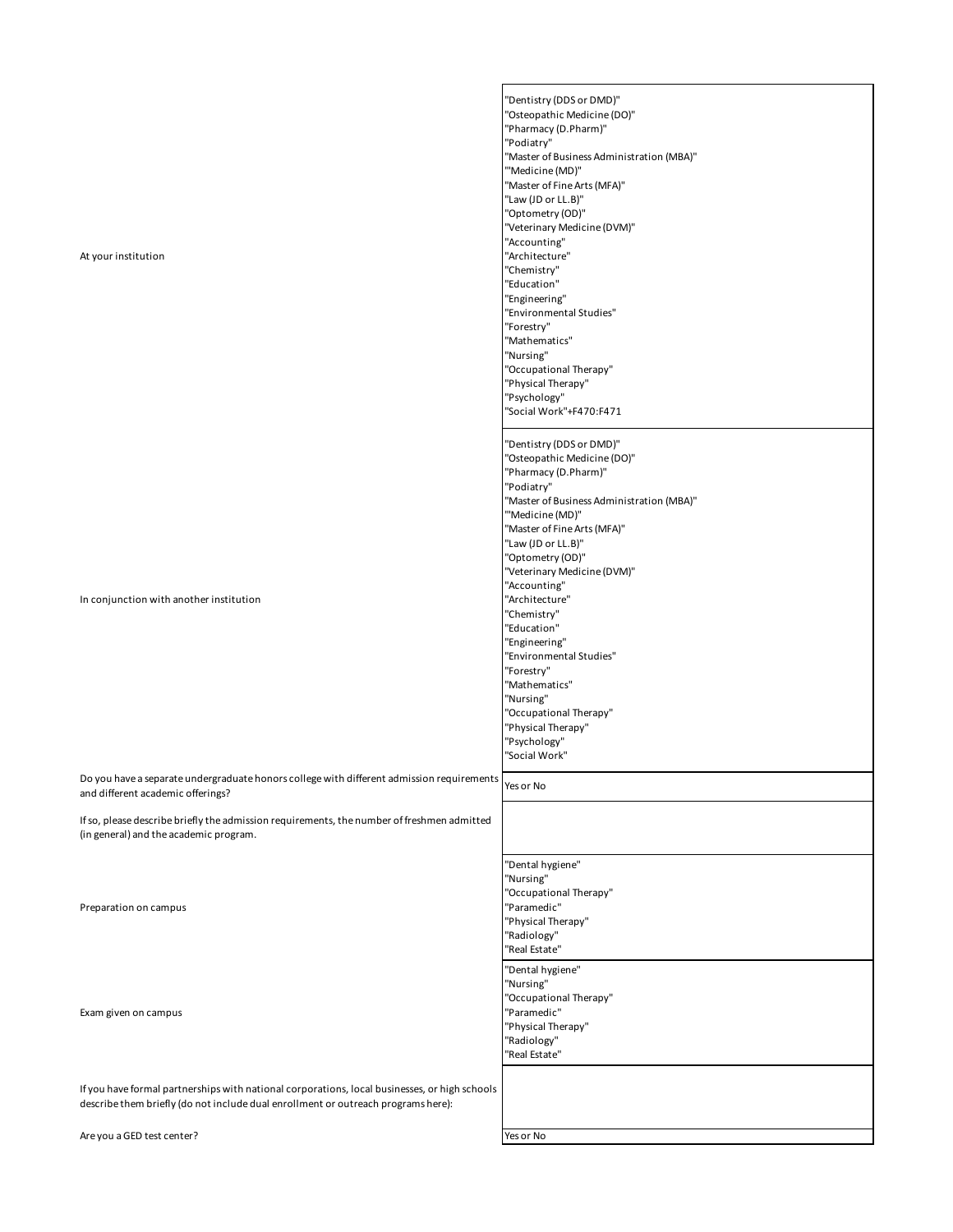| Do you offer GED preparation?                                                                   | Yes or No                                                                  |
|-------------------------------------------------------------------------------------------------|----------------------------------------------------------------------------|
|                                                                                                 |                                                                            |
|                                                                                                 | 'Semester at sea"                                                          |
|                                                                                                 | 'United Nations semester"                                                  |
| Other off-campus study options.                                                                 | 'Urban semester"                                                           |
|                                                                                                 | 'Washington semester"                                                      |
|                                                                                                 |                                                                            |
|                                                                                                 | "Accelerated program"                                                      |
|                                                                                                 | 'Cooperative education program"                                            |
|                                                                                                 | 'Cross-registration"                                                       |
|                                                                                                 | 'Distance learning"                                                        |
|                                                                                                 | 'Double major"                                                             |
|                                                                                                 | 'Dual enrollment"                                                          |
|                                                                                                 | 'English as a Second Language"                                             |
|                                                                                                 | 'Exchange student program (domestic)"                                      |
|                                                                                                 | 'External degree program"                                                  |
| Identify special study option programs available at your institution.                           | "Honors program"                                                           |
|                                                                                                 | "Independent study"                                                        |
|                                                                                                 | "Internships"                                                              |
|                                                                                                 | "Liberal arts/career combination"                                          |
|                                                                                                 | "Student-designed major"                                                   |
|                                                                                                 | "Study abroad"                                                             |
|                                                                                                 | "Teacher certification program"                                            |
|                                                                                                 | 'Weekend college"                                                          |
|                                                                                                 | 'Other"                                                                    |
|                                                                                                 |                                                                            |
| If "Other" selected above, please specify                                                       |                                                                            |
|                                                                                                 | 'Dorms wired for high speed internet connections (e.g. Ethernet, T1, T3)." |
|                                                                                                 | 'Dorms wired for access to campus-wide network."                           |
|                                                                                                 | "E-mail accounts provided to all students."                                |
|                                                                                                 | 'Online course registration for freshmen."                                 |
|                                                                                                 | "Commuter/off-campus students can connect to campus network."              |
| <b>Academic Support Services</b>                                                                | 'Computer repair service available on campus."                             |
| Select all that apply:                                                                          | 'Computer helpline available."                                             |
|                                                                                                 | 'Online library (ability to read books, periodicals, etc. on-line)."       |
|                                                                                                 | 'Discounted computer software for sale (on-campus store)."                 |
|                                                                                                 | 'Discounted computer hardware for sale (on-campus store)."                 |
|                                                                                                 | 'Student web hosting."                                                     |
|                                                                                                 | 'Wireless network."                                                        |
| Number of college-owned workstations available for general student use.                         |                                                                            |
| Are students required to have a personal or laptop computer?                                    | Yes or No                                                                  |
| If you wish, describe other characteristics of your academic offerings and policies.            |                                                                            |
| Briefly describe any academic programs or services you have in place to assist first generation |                                                                            |
| or other underrepresented students.                                                             |                                                                            |
|                                                                                                 |                                                                            |
| Other academic support services.                                                                |                                                                            |
| Weekends                                                                                        | Yes or No                                                                  |
| Evenings (after 6:00PM)                                                                         | Yes or No                                                                  |
|                                                                                                 |                                                                            |
|                                                                                                 | 'Writing center"                                                           |
|                                                                                                 | "Learning center"                                                          |
|                                                                                                 | 'Tutoring"                                                                 |
| Identify the academic support services offered to students.                                     | 'Remedial instruction"                                                     |
|                                                                                                 | 'Pre-admission summer program"                                             |
|                                                                                                 | 'Reduced course load"                                                      |
|                                                                                                 | 'Study skills assistance                                                   |
| PLACEMENT & CREDIT BY EXAMINATION                                                               |                                                                            |
| Credit and/or placement awarded for International Baccalaureate?                                | Yes or No                                                                  |
| Other credit by examination policy                                                              |                                                                            |
| Hours of credit examination may be counted toward a bachelor's degree                           |                                                                            |
| Hours of credit by examination may be counted toward associate degree                           |                                                                            |
| Maximum number of credits awarded for prior work and/or life experiences                        |                                                                            |
| Institutional/departmental examinations used for placement, counseling, or credit.              | Yes or No                                                                  |
|                                                                                                 |                                                                            |

**REQUIRED COURSEWORK**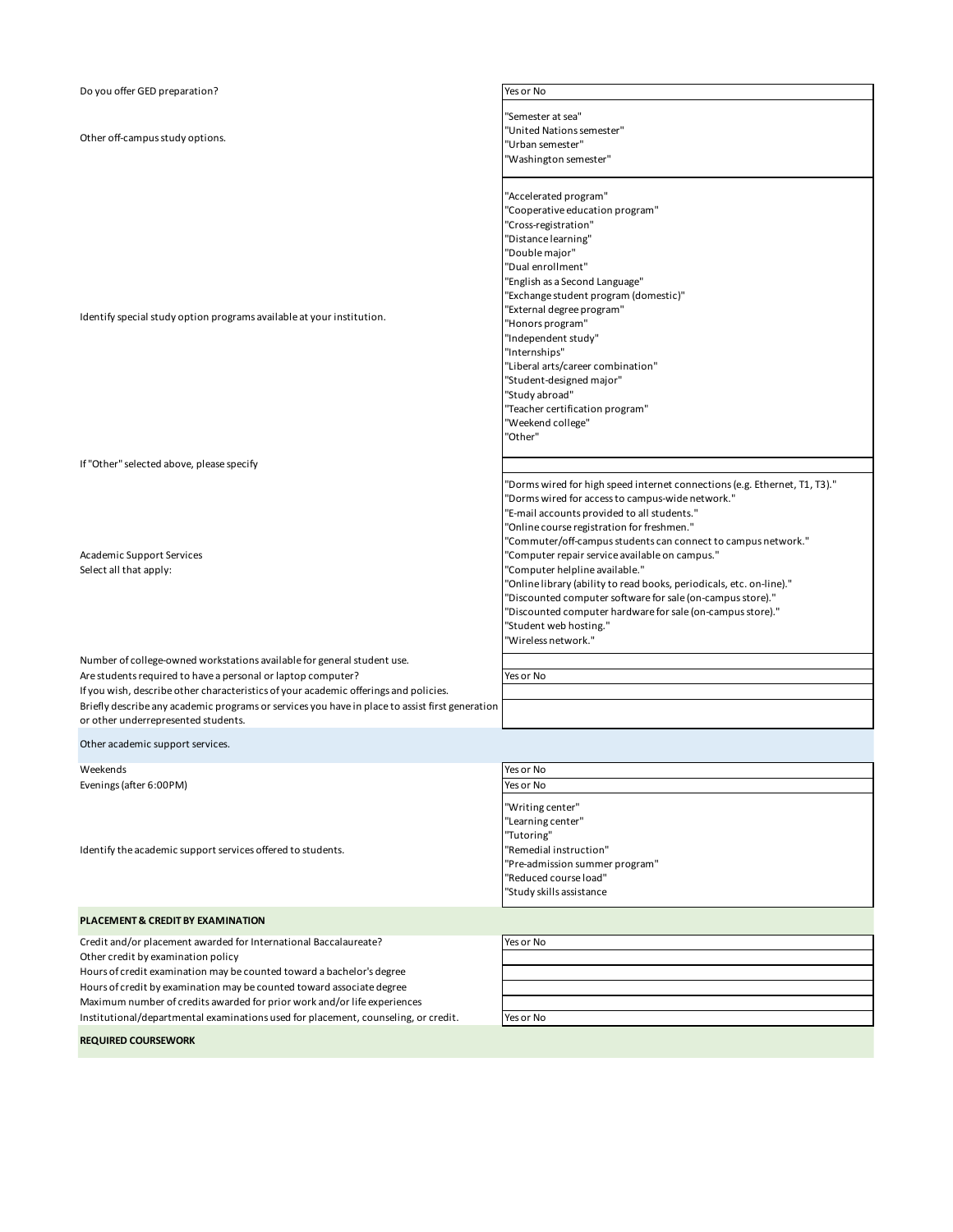"Arts/fine arts" "Computer literacy" "English (including composition)" "Foreign languages" "History" "Humanities" "Mathematics" "Philosophy" "Sciences (biological or physical)" "Social science" "Other"

If "Other" was selected above, please specify

Areas in which all or most students are required to complete some course work prior to

#### **Student Life**

graduation:

This category requests information about the housing options, clubs, sports, and other services your institution offers students. Includes questions from CDS section F.

| <b>HOUSING</b>                                                                                                                                                                                                                                                                                                                                                                                                                            |                                                                                                                                                                                                                                                                                                                                                                                          |
|-------------------------------------------------------------------------------------------------------------------------------------------------------------------------------------------------------------------------------------------------------------------------------------------------------------------------------------------------------------------------------------------------------------------------------------------|------------------------------------------------------------------------------------------------------------------------------------------------------------------------------------------------------------------------------------------------------------------------------------------------------------------------------------------------------------------------------------------|
| Do you allow first-time, first-year students to have a car on campus?                                                                                                                                                                                                                                                                                                                                                                     | Yes or No                                                                                                                                                                                                                                                                                                                                                                                |
| Are pets allowed in dorm rooms?                                                                                                                                                                                                                                                                                                                                                                                                           | Yes or No                                                                                                                                                                                                                                                                                                                                                                                |
| Student Life: Please describe any important policies, regulations or requirements:                                                                                                                                                                                                                                                                                                                                                        |                                                                                                                                                                                                                                                                                                                                                                                          |
| List any other services, clubs or student organizations offered not specified above                                                                                                                                                                                                                                                                                                                                                       |                                                                                                                                                                                                                                                                                                                                                                                          |
| Select each of the following Clubs and Student Organization categories sponsored by your<br>institution.                                                                                                                                                                                                                                                                                                                                  | "Academic, Career, Pre-Professional"<br>"Culture Identity & Diversity Appreciation"<br>"Environment & Sustainability"<br>"Gender & Sexuality"<br>"Greek Life"<br>"Health & Wellness"<br>"Media & Publications"<br>"Creative and Performing Arts"<br>"Political / Social Awareness"<br>'Religion & Spirituality"<br>"Service"<br>"Special Interest"                                       |
|                                                                                                                                                                                                                                                                                                                                                                                                                                           | "Sports and Recreation Activities"                                                                                                                                                                                                                                                                                                                                                       |
| Religious observance required?                                                                                                                                                                                                                                                                                                                                                                                                            | Yes or No                                                                                                                                                                                                                                                                                                                                                                                |
| Indicate housing policies at your institution:                                                                                                                                                                                                                                                                                                                                                                                            | "No college-affiliated student housing available"<br>"Guaranteed on-campus housing for freshmen"<br>"Guaranteed on-campus housing for all undergraduates"<br>"Assistance in locating off-campus housing"                                                                                                                                                                                 |
| If "Other" selected above, please specify                                                                                                                                                                                                                                                                                                                                                                                                 |                                                                                                                                                                                                                                                                                                                                                                                          |
| Select all types of college-owned, -operated, or -affiliated housing available for<br>undergraduates at your institution.                                                                                                                                                                                                                                                                                                                 | "Coed dorms"<br>"Men's dorms"<br>"Women's dorms"<br>"Apartments for married students"<br>"Apartments for single students"<br>"Special housing for disabled students"<br>"Special housing for international students"<br>"Fraternity/sorority housing"<br>"Cooperative housing"<br>"Theme housing"<br>"Wellness housing (alcohol/drug/smoke-free)"<br>"Gender-neutral housing"<br>"Other" |
| <b>STUDENT ACTIVITIES</b>                                                                                                                                                                                                                                                                                                                                                                                                                 |                                                                                                                                                                                                                                                                                                                                                                                          |
| Indicate the type of support services available for students with learning disabilities.<br>Comprehensive is defined as a specific program staffed by professionals experienced in the<br>area of learning disabilities, designed to meet the needs of students with various types of<br>learning disabilities. Partial means support services are available on an individual, as-needed<br>basis but there is no formal program offered. | 'Comprehensive services available"<br>'Partial services available"                                                                                                                                                                                                                                                                                                                       |
| Service/facilities for the physically disabled:                                                                                                                                                                                                                                                                                                                                                                                           | "Wheelchair accessibility"<br>"Services and/or facilities for visually impaired"<br>"Services and/or facilities for hearing impaired"                                                                                                                                                                                                                                                    |

"Services and/or facilities for speech or communications disorders" "Other Services"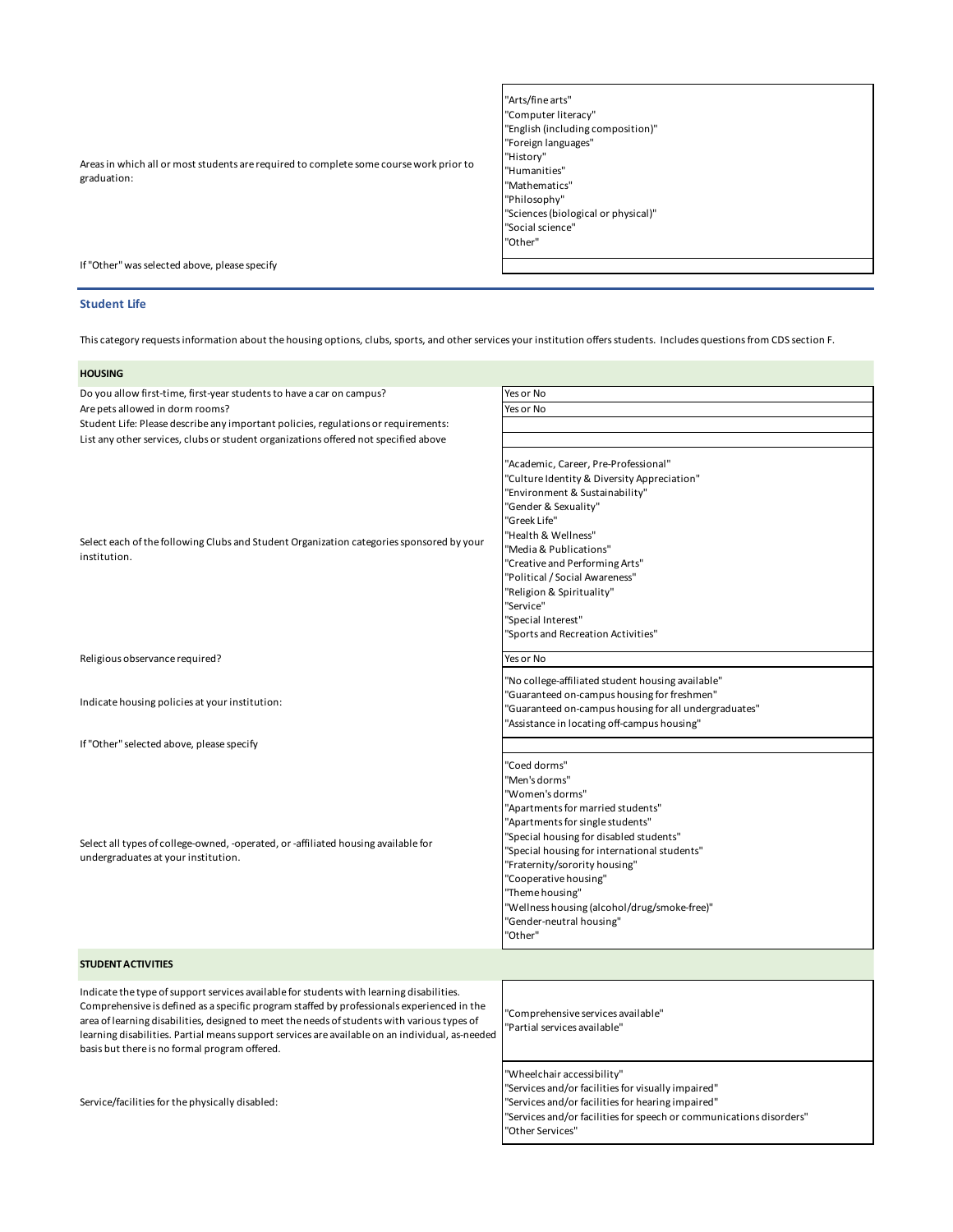Specialty housing sponsored by your institution for the traditionally under-represented identities listed below:

Counseling or academic support programs sponsored by your institution for the traditionally under-represented identities listed below:

Other programs sponsored by your institution for the traditionally under-represented identities listed below:

Select each of the following services offered by your institution

Can you preregister for classes? Yes or No Is there a separate charge  $Y$ es or No Freshman orientation manadatory:  $\blacksquare$  Yes or No Freshman orientation available:  $Y$ es or No

Select the athletic scholarships sponsored by your institution available for females.

Select the athletic scholarships sponsored by your institution available for males.

- "First Generation" "Low Income/Pell Grant Eligible" "Women" "LGBTQ" "Persons with Disabilities" "Black / African American" "Native American / Alaska Native" "Hispanic / Latinx" "Middle Eastern" "Asian (including Indian subcontinent)" "Native Hawaiian or other Pacific Islander" "Veteran" "International" "Student of Color / Multicultural"
- "First Generation" "Low Income/Pell Grant Eligible" "Women" "LGBTO" "Persons with Disabilities" "Black / African American" "Native American / Alaska Native" "Hispanic / Latinx" "Middle Eastern" "Asian (including Indian subcontinent)" "Native Hawaiian or other Pacific Islander" "Veteran" "International" "Student of Color / Multicultural"
- "First Generation" "Low Income/Pell Grant Eligible" "Women" "LGBTQ" "Persons with Disabilities" "Black / African American" "Native American / Alaska Native" "Hispanic / Latinx" "Middle Eastern" "Asian (including Indian subcontinent)" "Native Hawaiian or other Pacific Islander" "Veteran" "International" "Student of Color / Multicultural"

"Adult (re-entering) student services/programs", "Alcohol/substance abuse counseling", "Chaplain/spiritual director", "Career counseling", "Disability Support Services", "Economically disadvantaged student services", "Employment services for undergraduates", "Financial aid counseling", "Health services", "Legal services", "Minority student services", "On-campus daycare", "Peer mentoring services", "Personal/mental health counseling", "Placement service for graduates", "Veterans' counselor", "Women's services"

"Archery", "Badminton", "Baseball", "Basketball", "Bowling", "Boxing", "Cheerleading", "Cricket", "Cross-Country", "Diving", "Equestrian", "Fencing", "Field Hockey", "Football", "Football (Non-Tackle)", "Golf", "Gymnastics", "Handball", "Ice Hockey", "Judo", "Lacrosse", "Racquetball", "Rifle", "Rodeo", "Rowing (Crew)", "Rugby", "Sailing", "Skiing", "Skin Diving", "Soccer", "Softball", "Squash", "Swimming", "Sync. Swimming", "Table Tennis", "Tennis", "Track And Field", "Triathlon", "Ultimate (or Ultimate Frisbee)", "Volleyball", "Volleyball (Sand)", "Water Polo", "Weightlifting", "Wrestling"

"Archery", "Badminton", "Baseball", "Basketball", "Bowling", "Boxing", "Cheerleading", "Cricket", "Cross-Country", "Diving", "Equestrian", "Fencing", "Field Hockey", "Football", "Football (Non-Tackle)", "Golf", "Gymnastics", "Handball", "Ice Hockey", "Judo", "Lacrosse", "Racquetball", "Rifle", "Rodeo", "Rowing (Crew)", "Rugby", "Sailing", "Skiing", "Skin Diving", "Soccer", "Softball", "Squash", "Swimming", "Sync. Swimming", "Table Tennis", "Tennis", "Track And Field", "Triathlon", "Ultimate (or Ultimate Frisbee)", "Volleyball", "Volleyball (Sand)", "Water Polo", "Weightlifting", "Wrestling"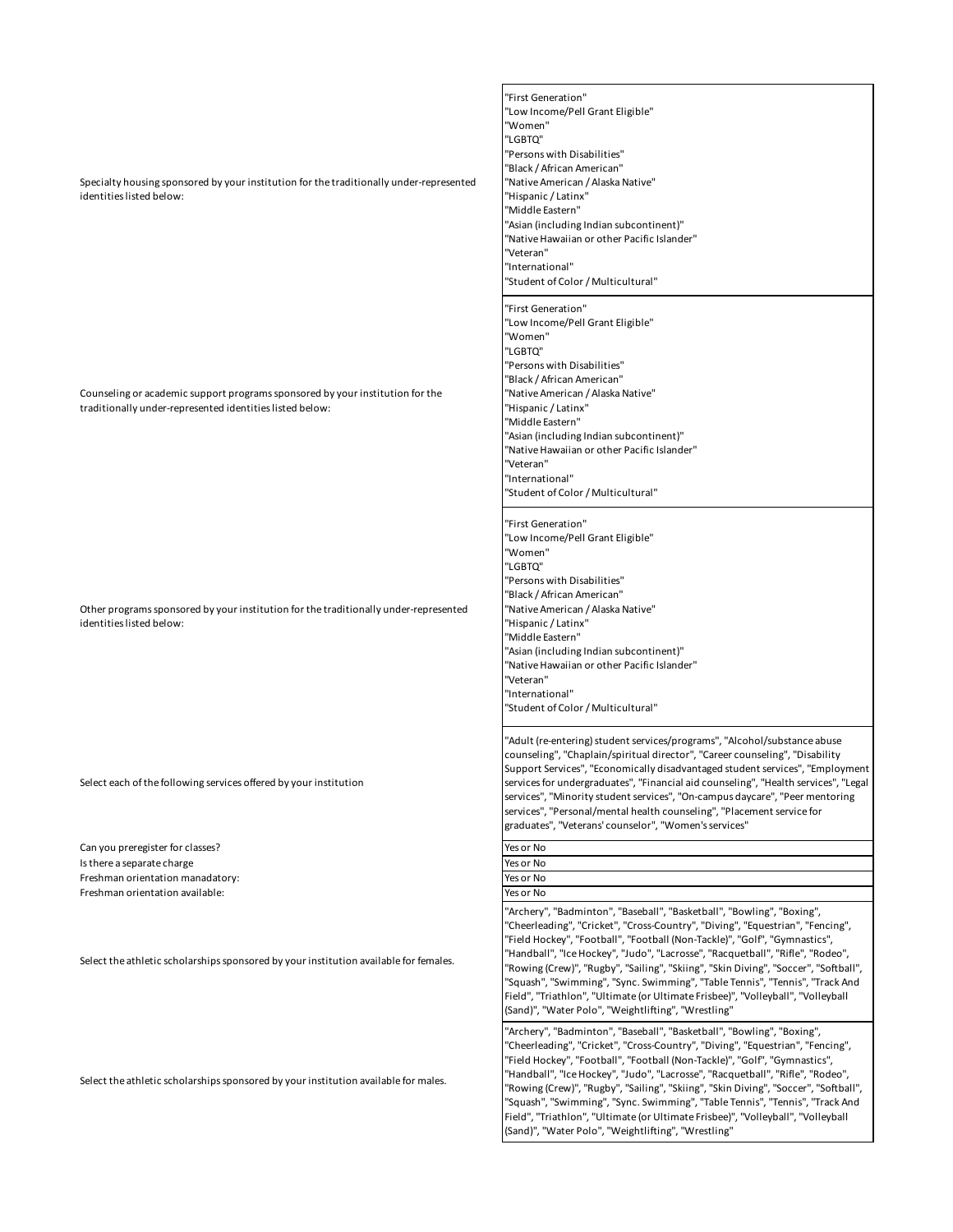| Select the club sports sponsored by your institution available for females.                                                              | "Archery", "Badminton", "Baseball", "Basketball", "Bowling", "Boxing",<br>"Cheerleading", "Cricket", "Cross-Country", "Diving", "Equestrian", "Fencing",<br>"Field Hockey", "Football", "Football (Non-Tackle)", "Golf", "Gymnastics",<br>"Handball", "Ice Hockey", "Judo", "Lacrosse", "Racquetball", "Rifle", "Rodeo",<br>"Rowing (Crew)", "Rugby", "Sailing", "Skiing", "Skin Diving", "Soccer", "Softball",<br>"Squash", "Swimming", "Sync. Swimming", "Table Tennis", "Tennis", "Track And<br>Field", "Triathlon", "Ultimate (or Ultimate Frisbee)", "Volleyball", "Volleyball<br>(Sand)", "Water Polo", "Weightlifting", "Wrestling" |
|------------------------------------------------------------------------------------------------------------------------------------------|--------------------------------------------------------------------------------------------------------------------------------------------------------------------------------------------------------------------------------------------------------------------------------------------------------------------------------------------------------------------------------------------------------------------------------------------------------------------------------------------------------------------------------------------------------------------------------------------------------------------------------------------|
| Select the club sports sponsored by your institution available for males.                                                                | "Archery", "Badminton", "Baseball", "Basketball", "Bowling", "Boxing",<br>'Cheerleading", "Cricket", "Cross-Country", "Diving", "Equestrian", "Fencing",<br>"Field Hockey", "Football", "Football (Non-Tackle)", "Golf", "Gymnastics",<br>"Handball", "Ice Hockey", "Judo", "Lacrosse", "Racquetball", "Rifle", "Rodeo",<br>"Rowing (Crew)", "Rugby", "Sailing", "Skiing", "Skin Diving", "Soccer", "Softball",<br>"Squash", "Swimming", "Sync. Swimming", "Table Tennis", "Tennis", "Track And<br>Field", "Triathlon", "Ultimate (or Ultimate Frisbee)", "Volleyball", "Volleyball<br>(Sand)", "Water Polo", "Weightlifting", "Wrestling" |
| Select the intramural sports sponsored by your institution available for females.                                                        | "Archery", "Badminton", "Baseball", "Basketball", "Bowling", "Boxing",<br>'Cheerleading", "Cricket", "Cross-Country", "Diving", "Equestrian", "Fencing",<br>"Field Hockey", "Football", "Football (Non-Tackle)", "Golf", "Gymnastics",<br>'Handball", "Ice Hockey", "Judo", "Lacrosse", "Racquetball", "Rifle", "Rodeo",<br>"Rowing (Crew)", "Rugby", "Sailing", "Skiing", "Skin Diving", "Soccer", "Softball",<br>"Squash", "Swimming", "Sync. Swimming", "Table Tennis", "Tennis", "Track And<br>Field", "Triathlon", "Ultimate (or Ultimate Frisbee)", "Volleyball", "Volleyball<br>(Sand)", "Water Polo", "Weightlifting", "Wrestling" |
| Select the intramural sports sponsored by your institution available for males.                                                          | "Archery", "Badminton", "Baseball", "Basketball", "Bowling", "Boxing",<br>"Cheerleading", "Cricket", "Cross-Country", "Diving", "Equestrian", "Fencing",<br>"Field Hockey", "Football", "Football (Non-Tackle)", "Golf", "Gymnastics",<br>'Handball", "Ice Hockey", "Judo", "Lacrosse", "Racquetball", "Rifle", "Rodeo",<br>"Rowing (Crew)", "Rugby", "Sailing", "Skiing", "Skin Diving", "Soccer", "Softball",<br>"Squash", "Swimming", "Sync. Swimming", "Table Tennis", "Tennis", "Track And<br>Field", "Triathlon", "Ultimate (or Ultimate Frisbee)", "Volleyball", "Volleyball<br>(Sand)", "Water Polo", "Weightlifting", "Wrestling" |
| Select the intercollegiate sports sponsored by your institution available for females.                                                   | "Archery", "Badminton", "Baseball", "Basketball", "Bowling", "Boxing",<br>"Cheerleading", "Cricket", "Cross-Country", "Diving", "Equestrian", "Fencing",<br>"Field Hockey", "Football", "Football (Non-Tackle)", "Golf", "Gymnastics",<br>"Handball", "Ice Hockey", "Judo", "Lacrosse", "Racquetball", "Rifle", "Rodeo",<br>"Rowing (Crew)", "Rugby", "Sailing", "Skiing", "Skin Diving", "Soccer", "Softball",<br>"Squash", "Swimming", "Sync. Swimming", "Table Tennis", "Tennis", "Track And<br>Field", "Triathlon", "Ultimate (or Ultimate Frisbee)", "Volleyball", "Volleyball<br>(Sand)", "Water Polo", "Weightlifting", "Wrestling" |
| Select the intercollegiate sports sponsored by your institution available for males.                                                     | "Archery", "Badminton", "Baseball", "Basketball", "Bowling", "Boxing",<br>"Cheerleading", "Cricket", "Cross-Country", "Diving", "Equestrian", "Fencing",<br>"Field Hockey", "Football", "Football (Non-Tackle)", "Golf", "Gymnastics",<br>"Handball", "Ice Hockey", "Judo", "Lacrosse", "Racquetball", "Rifle", "Rodeo",<br>"Rowing (Crew)", "Rugby", "Sailing", "Skiing", "Skin Diving", "Soccer", "Softball",<br>"Squash", "Swimming", "Sync. Swimming", "Table Tennis", "Tennis", "Track And<br>Field", "Triathlon", "Ultimate (or Ultimate Frisbee)", "Volleyball", "Volleyball<br>(Sand)", "Water Polo", "Weightlifting", "Wrestling" |
| Intercollegiate athletic association membership:                                                                                         | "National Association of Intercollegiate Athletics (NAIA)"<br>"National Collegiate Athletic Association (NCAA)"<br>"National Junior College Athletic Association (NJCAA)"<br>"United States Collegiate Athletic Association (USCAA)"<br>"National Christian College Athletic Association (NCCAA)"                                                                                                                                                                                                                                                                                                                                          |
| List any other available club sports not listed in question F6. If restricted to men include "M";<br>if restricted to women include "W". |                                                                                                                                                                                                                                                                                                                                                                                                                                                                                                                                                                                                                                            |
| Social organizations:                                                                                                                    | "Fraternties"<br>'Sororities"                                                                                                                                                                                                                                                                                                                                                                                                                                                                                                                                                                                                              |
| Air Force ROTC is offered                                                                                                                | 'On Campus"<br>"At cooperating institution"                                                                                                                                                                                                                                                                                                                                                                                                                                                                                                                                                                                                |
| Naval ROTC is offered                                                                                                                    | 'On Campus"<br>"At cooperating institution"                                                                                                                                                                                                                                                                                                                                                                                                                                                                                                                                                                                                |
| Army ROTC is offered                                                                                                                     | 'On Campus"<br>'At cooperating institution"                                                                                                                                                                                                                                                                                                                                                                                                                                                                                                                                                                                                |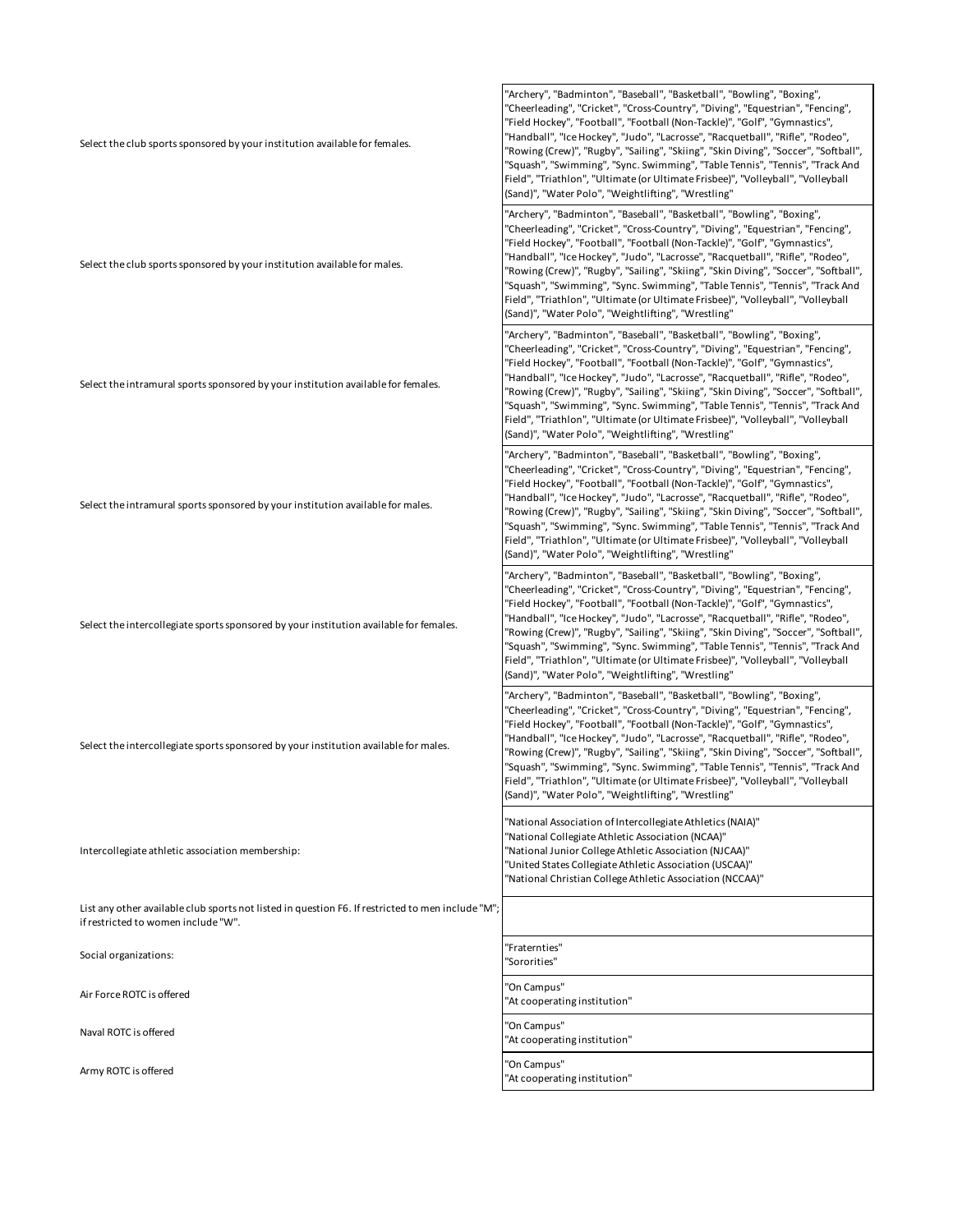#### Identify those programs available at your institution **(CDS F2)**

"Campus ministries" "Choral groups" "Concert band" "Dance" "Drama/Theater" "International student organization" "Jazz band" "Literary magazine" "Marching band" "Model UN" "Music ensembles" "Musical theater" "Opera" "Pep Band" "Radio station" "Student government" "Student newspaper" "Student-run film society" "Symphony orchestra" "Television station" "Yearbook"

#### **UNDERGRADUATE STUDENT LIFE**

Is your campus considered primarily:

Average age of full-time students Average age of all students (full- and part-time) Percent of students age 25 and older Percent who live off campus or commute Percent who live in college-owned, -operated, or -affiliated housing Percent of women who join sororities Percent of men who join fraternities Percent who are from out of state (exclude international students/nonresident aliens from

| "Residential"                                                                                                                                                                                                                 |  |  |
|-------------------------------------------------------------------------------------------------------------------------------------------------------------------------------------------------------------------------------|--|--|
| "Commuter"                                                                                                                                                                                                                    |  |  |
| <u> 1989 - Johann Stein, marwolaethau a bhann an t-Amhair an t-Amhair an t-Amhair an t-Amhair an t-Amhair an t-A</u>                                                                                                          |  |  |
|                                                                                                                                                                                                                               |  |  |
|                                                                                                                                                                                                                               |  |  |
| the control of the control of the control of the control of the control of the control of the control of the control of the control of the control of the control of the control of the control of the control of the control |  |  |
|                                                                                                                                                                                                                               |  |  |
|                                                                                                                                                                                                                               |  |  |
| the control of the control of the control of the control of the control of the control of the control of the control of the control of the control of the control of the control of the control of the control of the control |  |  |
|                                                                                                                                                                                                                               |  |  |
|                                                                                                                                                                                                                               |  |  |

# **ANNUAL EXPENSES**

the numerator and denominator)

This category requests information about your institution's annual expenses, including tuition, costs, and other fees. Includes questions from CDS section G.

#### **Expenses**

Provide costs of attendance for academic year 2022-2023 for the following categories that are applicable to your institution **(CDS G1)**

|                                                                                                                    | "Firm and Final" |
|--------------------------------------------------------------------------------------------------------------------|------------------|
| Tuition and fees provided are:                                                                                     | "Projections"    |
|                                                                                                                    | "Not Available"  |
| Freshman Room only on-campus (provide only if room AND board not available):                                       |                  |
| Freshman Room and board (on-campus):                                                                               |                  |
| Freshman Required fees:                                                                                            |                  |
| Freshman Tuition/international students (non-residential alien):                                                   |                  |
| Freshman Out-of-state tuition:                                                                                     |                  |
| Freshman In-state, out-of-district tuition:                                                                        |                  |
| Freshman Public institution tuition, in-district:                                                                  |                  |
| Freshman: Private institution tuition:                                                                             |                  |
| Freshman Board Only (on-campus meal plan):                                                                         |                  |
| Undergraduate Board Only (on-campus meal plan):                                                                    |                  |
| Undergraduate Room only on-campus (provide only if room AND board not available):                                  |                  |
| Undergraduate Room and board (on-campus):                                                                          |                  |
| Undergraduate Required fees:                                                                                       |                  |
| Undergraduate Tuition/international students (non-residential alien):                                              |                  |
| Undergraduate Out-of-state tuition:                                                                                |                  |
| Undergraduate In-state, out-of-district tuition:                                                                   |                  |
| Undergraduate Public institution tuition, in-district:                                                             |                  |
| Undergraduate Private institution tuition:                                                                         |                  |
| Comprehensive tuition and room/board fee (provide only if school cannot separate tuition<br>from room/board fees): |                  |
| Other cost information:                                                                                            |                  |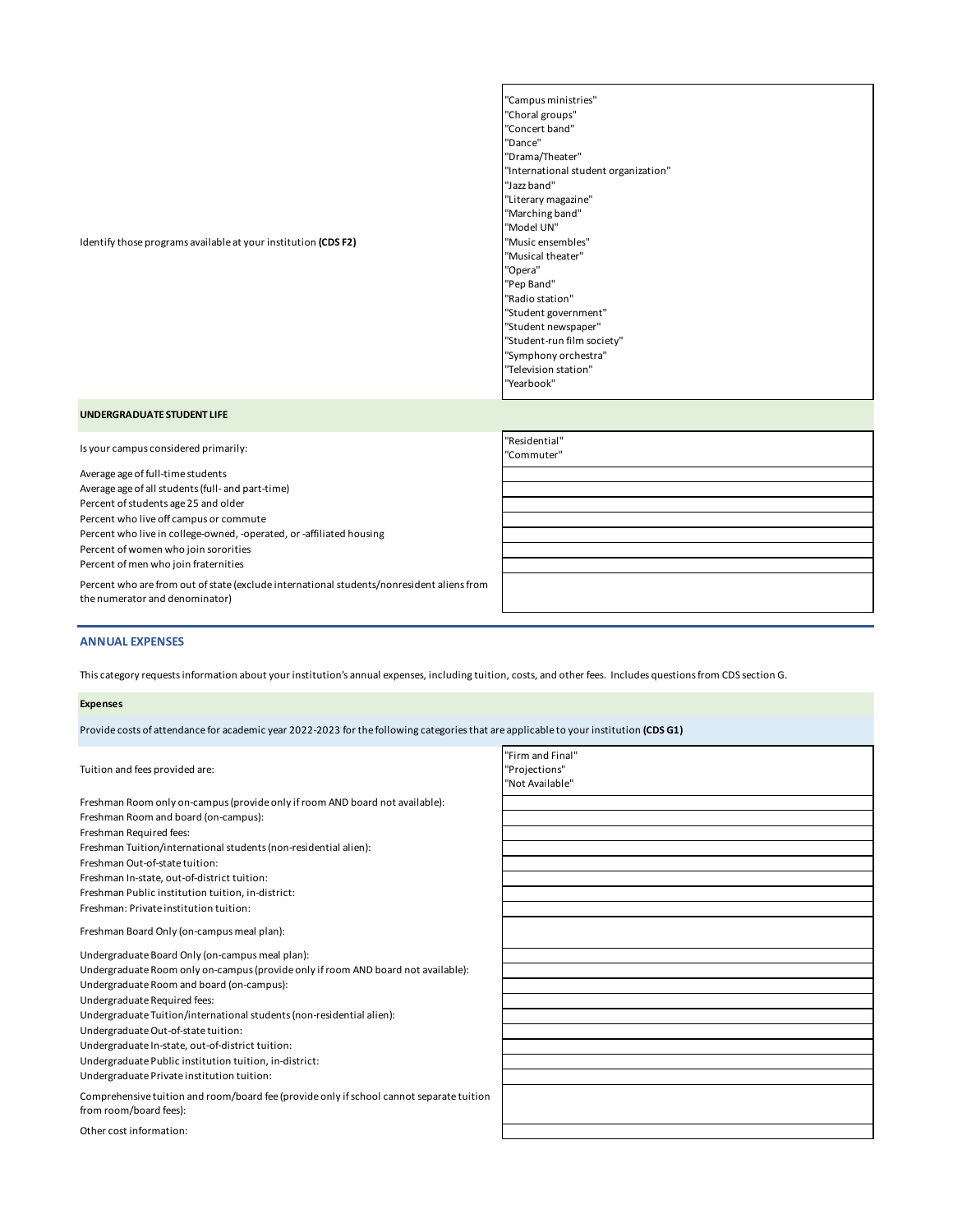## Undergraduate per-credit-hour charges (tuition only) **(CDS G6)**

Public Out-of-state tuition: Public In-state, out-of-district tuition: Public institution tuition, in-district: Private institution tuition: International Students (non-residential alien): Other estimated expenses for international students for the academic year.

Provide the estimated expenses for a typical full-time undergraduate student **(CDS G5)**

#### **FINANCIAL AID OFFICE CONTACT INFORMATIOIN**

URL Email Phone Number

Title V Code

#### **TUITION POLICIES**

Please provide the URL of your institution's net price calculator: **(CDS G0)**

Number of credits per term a student can take for the stated full-time tuitioni **(CDS G2)**

Minimum

Maximum

Do tuition and fees vary by year of study (e.g., sophomore, junior, senior)? (CDS G3) Do tuition and fees vary by undergraduate instructional program? (CDS G4)

Indicate tuition exchange or reciprocity agreements participated in by your institution

| Yes or No                                                                                |
|------------------------------------------------------------------------------------------|
| Yes or No                                                                                |
| "Southern Regional Education Board Academic Common Market"<br>"Midwest Student Exchange" |
|                                                                                          |

"Western Undergraduate Exchange" "New England Regional Student Program"

#### **FINANCIAL AID**

Present financial aid policies and statistics for enrolled students. (Includes questions from CDS Section H.)

#### **ENROLLED UNDERGRADUATES AID**

Enter total dollar amounts awarded to enrolled full-time and less than full-time degree-seeking undergraduates (using the same cohort reported in CDS Question B1, "total degree-seeking" undergraduates) in the following categories. If the data being reported are final figures for the 2020 - 2021 academic year (see the next item below), use the 2020 - 2021 academic year's CDS Question B1 cohort. Include aid awarded to international students (i.e., those not qualifying for federal aid). Aid that is non-need-based but that was used to meet need should be reported in the need-based aid column. Do NOT include any aid related to the CARES Act or unique to the COVID-19 pandemic. **(CDS H1)**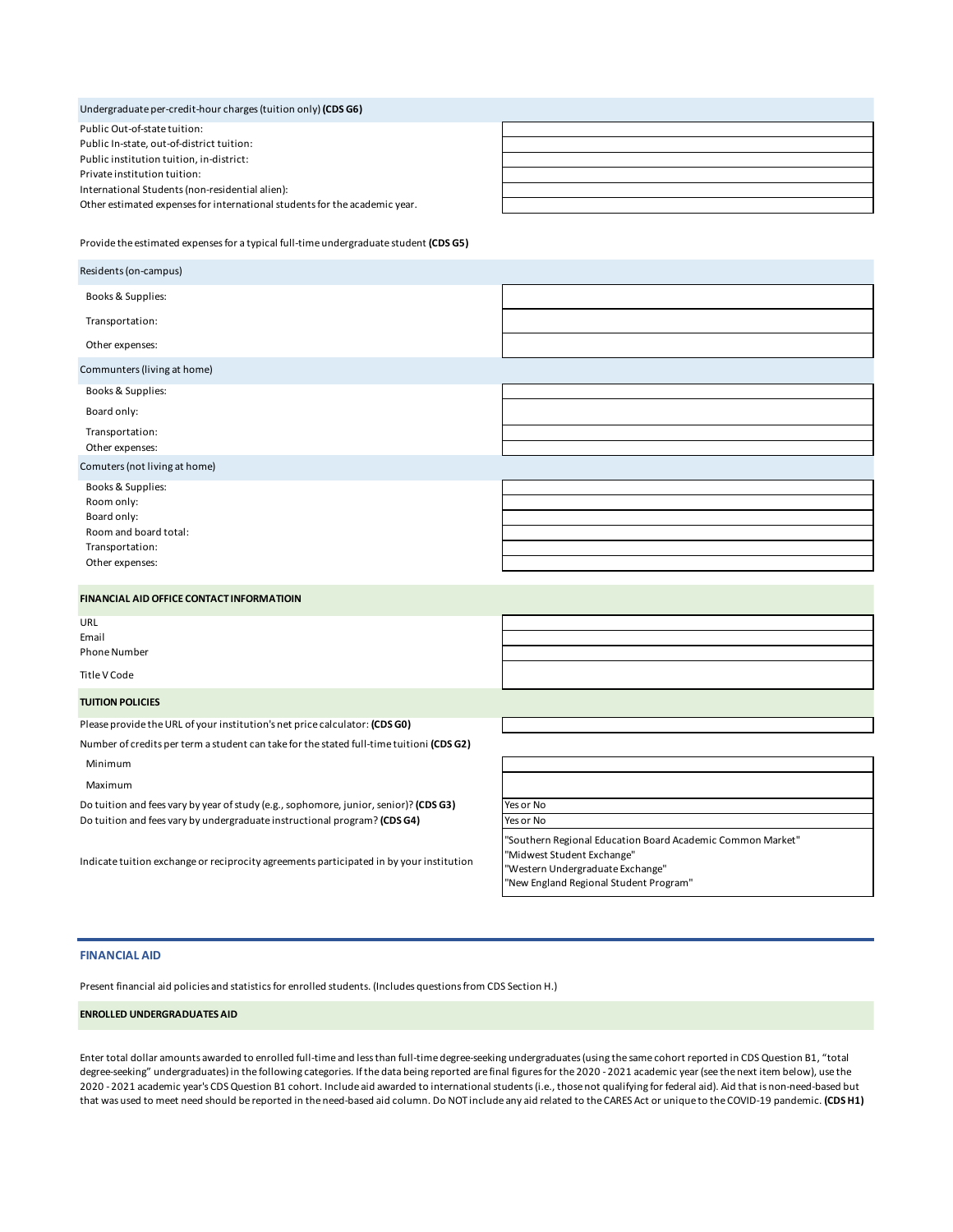| Indicate academic year for which data are reported in this question                       | "2021-2022 estimated"<br>"2020-2021 final"                                       |
|-------------------------------------------------------------------------------------------|----------------------------------------------------------------------------------|
| Which needs-analysis methodology does your institution use in awarding institutional aid? | "Federal Methodology(FM)"<br>"Institutional Methodology(IM)"<br>"Both FM and IM" |
| Scholarships/grants: Federal                                                              | enter totals for Need-Based Aid and Non-Need-Based Aid                           |
| Scholarships/grants: State                                                                | enter totals for Need-Based Aid and Non-Need-Based Aid                           |
| Scholarships/grants: Institutional                                                        | enter totals for Need-Based Aid and Non-Need-Based Aid                           |
| Scholarships/grants: External Sources                                                     | enter totals for Need-Based Aid and Non-Need-Based Aid                           |
| Total Scholarships/grants                                                                 | enter totals for Need-Based Aid and Non-Need-Based Aid                           |
| Self-help: Student loans                                                                  | enter totals for Need-Based Aid and Non-Need-Based Aid                           |
| Self-help: Federal work-study                                                             | enter totals for Need-Based Aid and Non-Need-Based Aid                           |
| Self-help: State and other                                                                | enter totals for Need-Based Aid and Non-Need-Based Aid                           |
| Total self-help                                                                           | enter totals for Need-Based Aid and Non-Need-Based Aid                           |
| Parent loans                                                                              | enter totals for Need-Based Aid and Non-Need-Based Aid                           |
| <b>Tuition waivers</b>                                                                    | enter totals for Need-Based Aid and Non-Need-Based Aid                           |
| Athletic awards                                                                           | enter totals for Need-Based Aid and Non-Need-Based Aid                           |

The questions below are being asked for purposes of the AGB/NACUBO Looking Under the Hood online benchmarking tool. No data descriptive of individual institutions elicited from these questions will be made public by AGB, NACUBO, or The College Board. Please address any inquiries or concerns about these questions to NACUBO.Research@nacubo.org. In providing percentages for these questions, first determine Total Undergraduate Institutional Scholarships/Grants Dollars. This total, used in all three questions, is the sum of the two values populating the need-based and non need-based institutional aid cells in the third line of the Common Data Set (CDS) H1 chart. Also, for all three questions, use the academic reporting year selected in CDS H1. Whole numbers only, please.

Provide percentage of Total Undergraduate Institutional Scholarships/Grants Dollars awarded to degree-seeking undergraduates by Race/Ethnicity categories shown below. These categories are based on the CDS B2 chart included in this survey.

(a) International Students (non-residential alien) % (b) Hispanic/Latino (all races) % (c) Black or African American, non-Hispanic % (d) White, non-Hispanic % (e) American Indian or Alaska Native, non-Hispanic % (f) Asian, non-Hispanic % (g) Native Hawaiian or other Pacific Islander, non-Hispanic % (h) Two or more races (non-Hispanic) % (i) Race and/or Ethnicity unknown % (j) Total (lines (a) thru (i) should sum to 100%)

Provide percentage of Total Undergraduate Institutional Scholarships/Grants Dollars awarded to students by income level in the following income categories as defined by the IPEDS Student Financial Aid (SFA) survey. To assign the income category of the student, use the income that was used by your financial aid office to determine the student's Expected Family Contribution (EFC). For dependent students, this will include the parents adjusted gross income and the student's adjusted gross income. For independent students, this will include the student's adjusted gross income. Assign students who did not apply for financial aid to the "Missing/Unknown" category.

| (a) \$0 to \$30,000 %                                                                                                                                                                                                                                                                                                                                                                                                                                                                             |                                                                                                                             |
|---------------------------------------------------------------------------------------------------------------------------------------------------------------------------------------------------------------------------------------------------------------------------------------------------------------------------------------------------------------------------------------------------------------------------------------------------------------------------------------------------|-----------------------------------------------------------------------------------------------------------------------------|
| (b) \$30,001 to \$48,000 %                                                                                                                                                                                                                                                                                                                                                                                                                                                                        |                                                                                                                             |
| (c) \$48,001 to \$75,000 %                                                                                                                                                                                                                                                                                                                                                                                                                                                                        |                                                                                                                             |
| (d) \$75,001 to \$110,000 %                                                                                                                                                                                                                                                                                                                                                                                                                                                                       |                                                                                                                             |
| (e) \$110,001 and over %                                                                                                                                                                                                                                                                                                                                                                                                                                                                          |                                                                                                                             |
| (f) Missing/Unknown %                                                                                                                                                                                                                                                                                                                                                                                                                                                                             |                                                                                                                             |
| (g) Total (lines (a) thru (f) should sum to 100%)                                                                                                                                                                                                                                                                                                                                                                                                                                                 |                                                                                                                             |
|                                                                                                                                                                                                                                                                                                                                                                                                                                                                                                   |                                                                                                                             |
| Percentage of Total Undergraduate Institutional Scholarships/Grants Dollars awarded that<br>are Endowed Scholarships.                                                                                                                                                                                                                                                                                                                                                                             |                                                                                                                             |
| Provide the number of degree-seeking full-time and less-than-full-time undergraduates who applied for and were awarded financial aid from any source. Aid that is non-need-<br>based but that was used to meet need should be counted as need-based aid. Numbers should reflect the cohort awarded the dollars reported in H1. Note: In the questions<br>below, students may be counted in more than one row, and full-time freshmen should also be counted as full-time undergraduates. (CDS H2) |                                                                                                                             |
| A) Number of degree-seeking undergraduate students (CDS Item B1 if reporting on Fall 2021<br>cohort)                                                                                                                                                                                                                                                                                                                                                                                              | enter totals for First-time, full-time freshmen, full-time undergrad (incl.<br>freshmen), and Less than full-time undergrad |
| B) Number of students in line a who applied for need-based financial aid                                                                                                                                                                                                                                                                                                                                                                                                                          | enter totals for First-time, full-time freshmen, full-time undergrad (incl.<br>freshmen), and Less than full-time undergrad |

freshmen), and Less than full-time undergrad

C) Number of students in line b who were determined to have financial need enter totals for First-time, full-time freshmen, full-time undergrad (incl.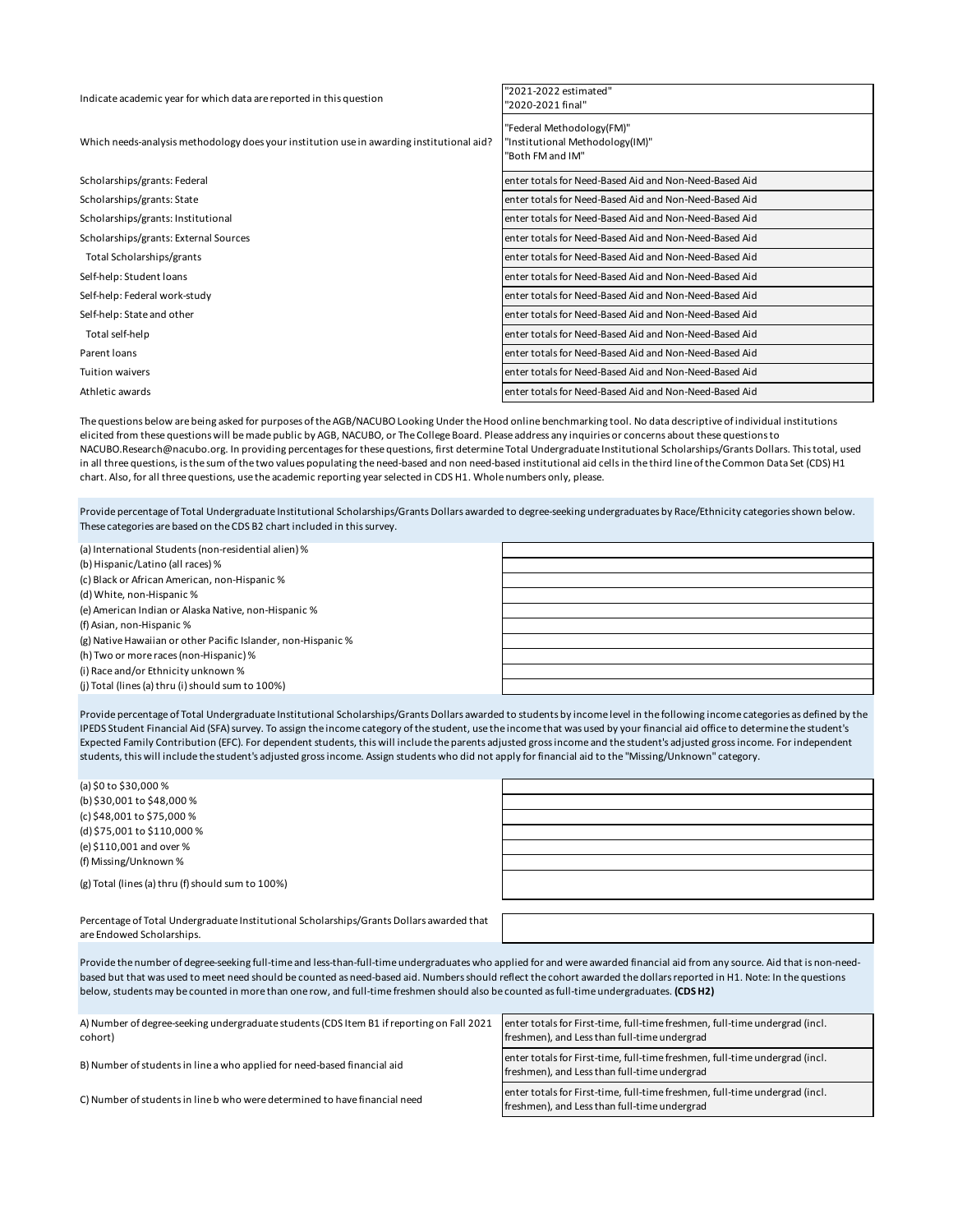| D) Number of students in line c who were awarded any financial aid                                                                                                                                                                                                                      | enter totals for First-time, full-time freshmen, full-time undergrad (incl.<br>freshmen), and Less than full-time undergrad |
|-----------------------------------------------------------------------------------------------------------------------------------------------------------------------------------------------------------------------------------------------------------------------------------------|-----------------------------------------------------------------------------------------------------------------------------|
| E) Number of students in line d who were awarded any need-based scholarship or grant aid                                                                                                                                                                                                | enter totals for First-time, full-time freshmen, full-time undergrad (incl.<br>freshmen), and Less than full-time undergrad |
| F) Number of students in line d who were awarded any need-based self-help aid                                                                                                                                                                                                           | enter totals for First-time, full-time freshmen, full-time undergrad (incl.<br>freshmen), and Less than full-time undergrad |
| G) Number of students in line d who were awarded any non-need-based scholarship or grant<br>aid                                                                                                                                                                                         | enter totals for First-time, full-time freshmen, full-time undergrad (incl.<br>freshmen), and Less than full-time undergrad |
| H) Number of students in line d whose need was fully met (exclude PLUS loans, unsubsidized<br>loans, and private alternative loans)                                                                                                                                                     | enter totals for First-time, full-time freshmen, full-time undergrad (incl.<br>freshmen), and Less than full-time undergrad |
| I) On average, the percentage of need that was met of students who were awarded any need-<br>based aid. Exclude any aid that was awarded in excess of need as well as any resources that<br>were awarded to replace EFC (PLUS loans, unsubsidized loans, and private alternative loans) | enter totals for First-time, full-time freshmen, full-time undergrad (incl.<br>freshmen), and Less than full-time undergrad |
| J) The average financial aid package of those in line d. Exclude any resources that were<br>awarded to replace EFC (PLUS loans, unsubsidized loans, and private alternative loans)                                                                                                      | enter totals for First-time, full-time freshmen, full-time undergrad (incl.<br>freshmen), and Less than full-time undergrad |
| K) Average need-based scholarship or grant award of those in line e                                                                                                                                                                                                                     | enter totals for First-time, full-time freshmen, full-time undergrad (incl.<br>freshmen), and Less than full-time undergrad |
| L) Average need-based self-help award (excluding PLUS loans, unsubsidized loans, and private enter totals for First-time, full-time freshmen, full-time undergrad (incl.<br>alternative loans) of those in line f                                                                       | freshmen), and Less than full-time undergrad                                                                                |
| M) Average need-based loan (excluding PLUS loans, unsubsidized loans, and private<br>alternative loans) of those in line f who were awarded a need-based loan                                                                                                                           | enter totals for First-time, full-time freshmen, full-time undergrad (incl.<br>freshmen), and Less than full-time undergrad |
| Provide the number of degree-seeking full-time and less-than-full-time undergraduates who had no financial need and who were awarded institutional non-need-based                                                                                                                       |                                                                                                                             |

scholarship or grant aid. Numbers should reflect the cohort awarded the dollars reported in CDS H1. In the questions below, students may be counted in more than one row, and full-time freshmen should also be counted as full-time undergraduates. Do NOT include any aid related to the CARES Act or unique to the COVID-19 pandemic. **(CDS H2A)**

| N) Number of students in line a in the question above who had no financial need and who<br>were awarded institutional non-need-based scholarship or grant aid (exclude those who<br>were awarded athletic awards and tuition benefits) | enter totals for First-time, full-time freshmen, full-time undergrad (incl.<br>freshmen), and Less than full-time undergrad |
|----------------------------------------------------------------------------------------------------------------------------------------------------------------------------------------------------------------------------------------|-----------------------------------------------------------------------------------------------------------------------------|
| O) Average dollar amount of institutional non-need-based scholarship and grant aid awarded   enter totals for First-time, full-time freshmen, full-time undergrad (incl.<br>to students in line n                                      | freshmen), and Less than full-time undergrad                                                                                |
| P) Number of students in line a who were awarded an institutional non-need-based athletic<br>scholarship or grant                                                                                                                      | enter totals for First-time, full-time freshmen, full-time undergrad (incl.<br>freshmen), and Less than full-time undergrad |
| Q) Average dollar amount of institutional non-need-based athletic scholarships and grants<br>awarded to students in line p                                                                                                             | enter totals for First-time, full-time freshmen, full-time undergrad (incl.<br>freshmen), and Less than full-time undergrad |
|                                                                                                                                                                                                                                        |                                                                                                                             |

Provide the number of students in the 2021 undergraduate class who started at your institution as first-time students and received a bachelor's degree between July 1, 2020 and June 30, 2021. Exclude students who transferred into your institution. **(CDS H4)**

(CDS H5) Number and percent of students in class (defined in H4 above) borrowing from Federal, non-Federal, and any loan sources, and the average (or mean) amount borrowed. NOTE: The "Average per-undergraduate-borrower cumulative principal borrowed," is designed to provide better information about student borrowing from federal and nonfederal (institutional, state, commercial) sources. The numbers, percentages and averages for each row should be based only on the loan source specified for the particular row. For example, the federal loans average (row b) should only be the cumulative average of federal loans and the private loans average (row e) should only be the cumulative average of private loans.

a) Any loan program: Federal Perkins, Federal Stafford Subsidized and Unsubsidized, institutional, state, private loans that your institution is aware of, etc. Include both Federal Direct Student Loans and Federal Family Education Loans

| Number in the class (defined in H4 above) who borrowed from the types of loans specified in                                                                           |  |
|-----------------------------------------------------------------------------------------------------------------------------------------------------------------------|--|
| the first column                                                                                                                                                      |  |
| Percent of the class (defined above) who borrowed from the types of loans specified in the                                                                            |  |
| first column (nearest 1%)                                                                                                                                             |  |
| Average per undergraduate-borrower cumulative principal borrowed from the types of loans                                                                              |  |
| specified in the first question (nearest \$1)                                                                                                                         |  |
| b) Federal Ioan programs: Federal Perkins, Federal Stafford Subsidizedand Unsubsidized. Include both Federal Direct Student Loans and Federal Family Education Loans. |  |
| Number in the class (defined in H4 above) who borrowed from the types of loans specified in                                                                           |  |
| the first column                                                                                                                                                      |  |
| Percent of the class (defined above) who borrowed from the types of loans specified in the                                                                            |  |
| first column (nearest 1%)                                                                                                                                             |  |

Average per undergraduate-borrower cumulative principal borrowed from the types of loans specified in the first question (nearest \$1)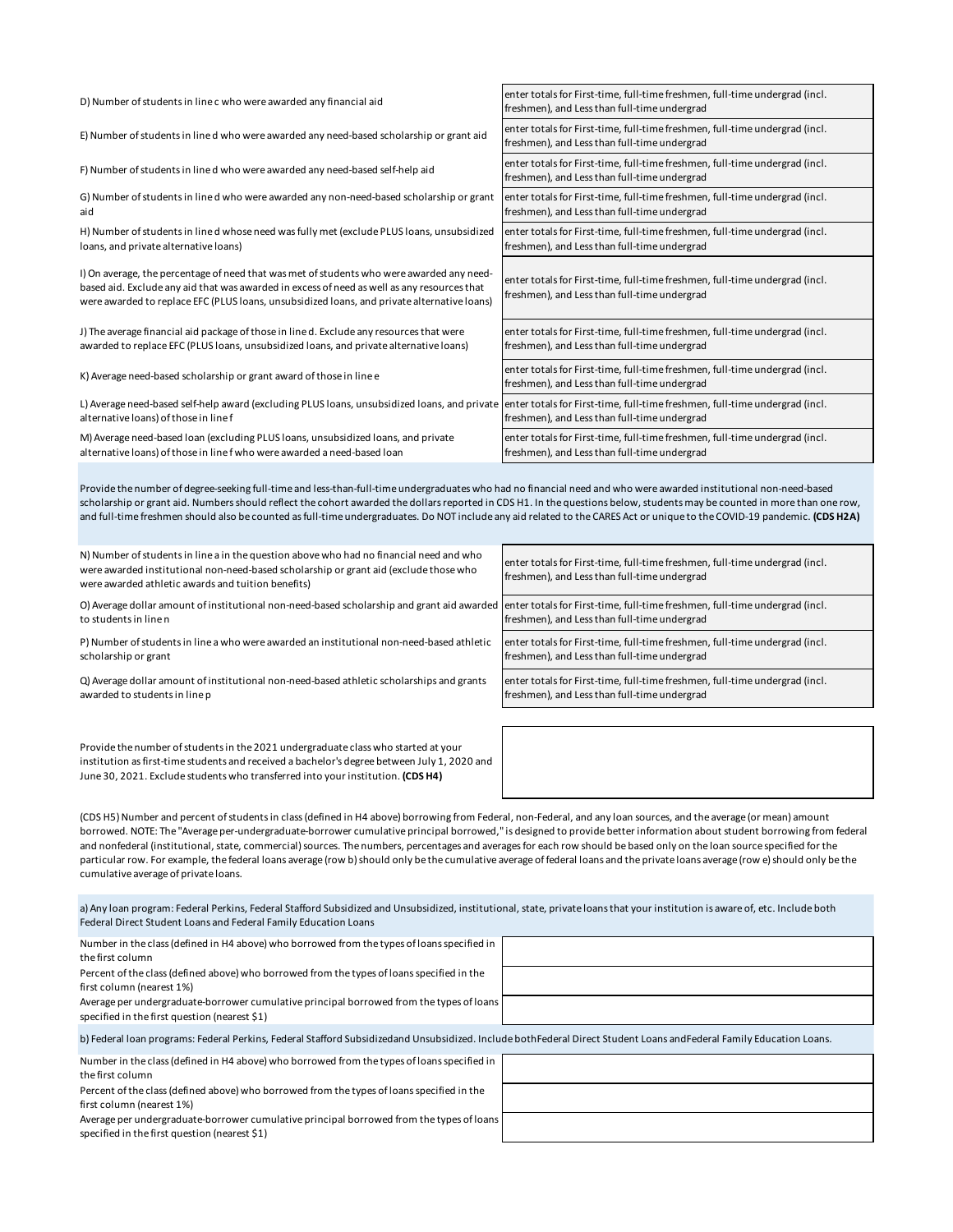| c) Institutional loan programs.                                                                                                           |  |
|-------------------------------------------------------------------------------------------------------------------------------------------|--|
| Number in the class (defined in H4 above) who borrowed from the types of loans specified in<br>the first column                           |  |
| Percent of the class (defined above) who borrowed from the types of loans specified in the<br>first column (nearest 1%)                   |  |
| Average per undergraduate-borrower cumulative principal borrowed from the types of loans<br>specified in the first question (nearest \$1) |  |
| d) State Ioan programs.                                                                                                                   |  |
| Number in the class (defined in H4 above) who borrowed from the types of loans specified in<br>the first column                           |  |
| Percent of the class (defined above) who borrowed from the types of loans specified in the<br>first column (nearest 1%)                   |  |
| Average per undergraduate-borrower cumulative principal borrowed from the types of loans<br>specified in the first question (nearest \$1) |  |
| e) Private student loans made by a bank or lender.                                                                                        |  |
| Number in the class (defined in H4 above) who borrowed from the types of loans specified in<br>the first column                           |  |
| Percent of the class (defined above) who borrowed from the types of loans specified in the<br>first column (nearest 1%)                   |  |
| Average per undergraduate-borrower cumulative principal borrowed from the types of loans<br>specified in the first question (nearest \$1) |  |
|                                                                                                                                           |  |
| <b>FINANCIAL AID POLICIES</b>                                                                                                             |  |

| Do you practice need-blind admission?                                                                  | Yes or No                                                                                                                                                                                         |
|--------------------------------------------------------------------------------------------------------|---------------------------------------------------------------------------------------------------------------------------------------------------------------------------------------------------|
| All financial aid based on need?                                                                       | Yes or No                                                                                                                                                                                         |
| Is need-based financial aid available to part-time students?                                           | Yes or No                                                                                                                                                                                         |
| Is need-based financial aid available to full-time students?                                           | Yes or No                                                                                                                                                                                         |
| Select all financial aid forms domestic first-year (freshman) financial aid applicants must<br>submit: | "FAFSA"<br>"Institution's own financial aid form CSS/Financial Aid PROFILE"<br>"CSS/Financial Aid PROFILE"<br>"State aid form"<br>"Noncustodial PROFILE"<br>"Business/Farm Supplement"<br>"Other" |

If "Other" selected above, please specify

Financial aid filing dates for first-year (freshman) students

Does your institution have a deadline for filing required financial aid forms for first-year (freshman) students? Yes or No

Priority Date (MM/DD/YYYY)

Filing deadline (MM/DD/YYYY)

Financial aid notification dates for first-year (freshman) students

Students notified on or about (MM/DD/YYYY)

Students notified on a rolling basis **Yes or No** 

If students are notified on a rolling basis, what is the starting date (MM/DD/YYYY)

Please check off all types of aid available to undergraduates at your institution:

Need Based Scholarships and Grants **(CDS H13)**

Other (specify)

"Federal Pell" "SEOG" "State scholarships/grants" "Private Scholarships" "College/university scholarship or grant aid from institutional funds" "United Negro College Fund" "Federal Nursing Scholarship"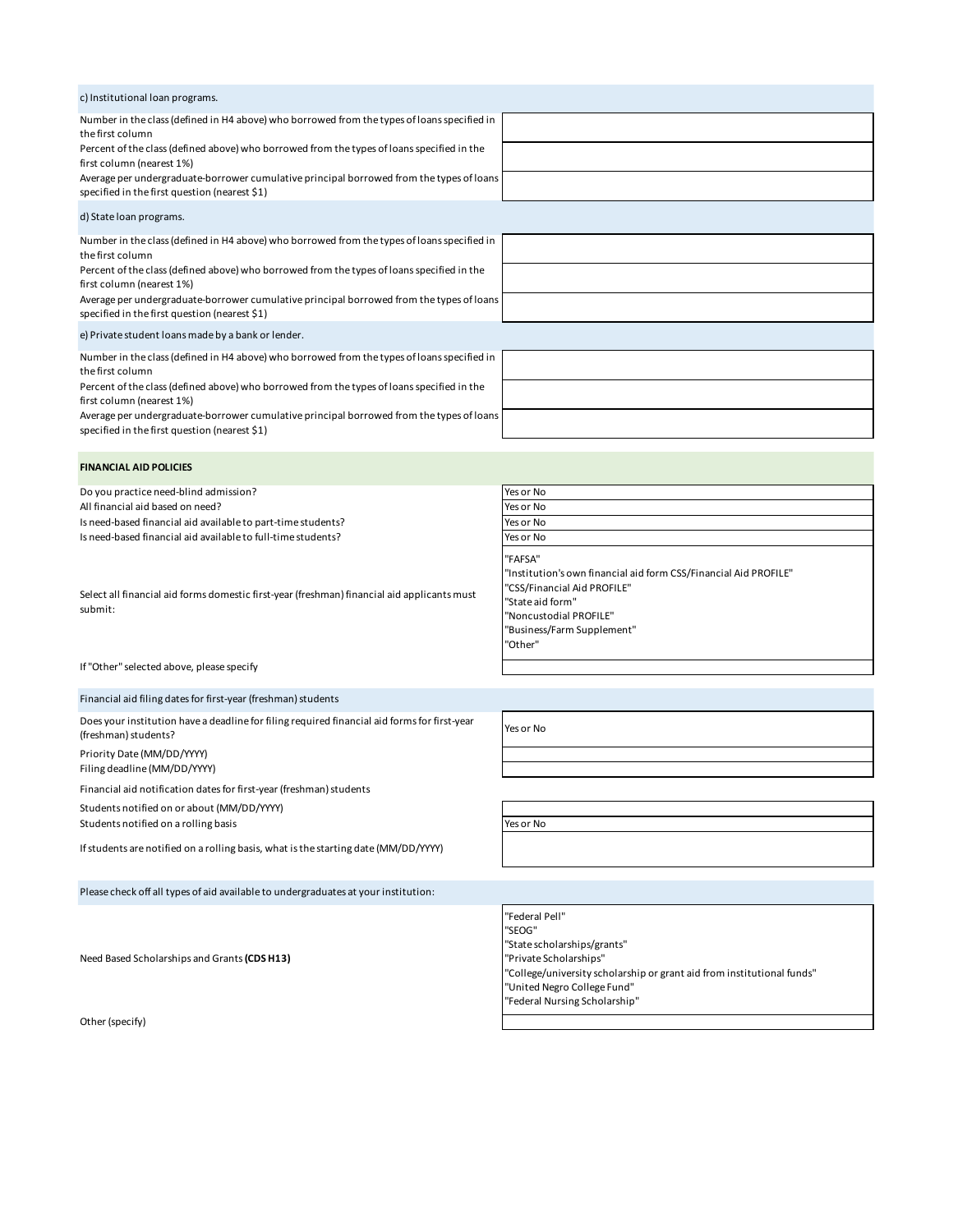Loans **(CDS H12)**

| "Direct Subsidized Stafford Loans"                  |
|-----------------------------------------------------|
| "Direct Unsubsidized Stafford Loans"                |
| "Direct PLUS Loans"                                 |
| "Federal Perkins Loans"                             |
| "Federal Nursing Loans"                             |
| "State Loans"                                       |
| "College/university loans from institutional funds" |
| "Other (specify): Click or tap here to enter text." |
|                                                     |

Other (specify)

Transfer student financial aid application procedures for Fall 2022

If different from the financial aid application deadlines for freshman applicants, indicate the following deadlines for transfer student applicants:

Priority date for filing required financial aid forms (MM/DD/YYYY)

Deadline for filing required forms Theorem 2012 Services of No. 79 Yes or No.

If "Yes" was selected above, deadline for filing required financial aid forms (MM/DD/YYYY) Students notified on a rolling basis **Yes or No. 2018** The Students of No. 2019 The Students of No. 2019 The Students of No. 2019

If "Yes" was selected above, students notified on or about (MM/DD/YYYY)

If "No" was selected above, starting date (MM/DD/YYYY)

Students must reply by (MM/DD/YYYY)

or within the following number of weeks of notification

Provide regulations or policies regarding financial aid for transfer students not covered by the preceding questions. Include any special aid or limitations on aid available to transfer students.

Criteria used in awarding non-need-based institutional aid. Select all that apply.

Criteria used in awarding need-based financial aid. Select all that apply.

If your institution has recently implemented any major financial aid policy, program, or initiative to make your institution more affordable to incoming students such as replacing loans with grants, or waiving costs for families below a certain income level please provide details below: **(CDS H15)**

Are these policies related to the COVID-19 pandemic?

|  | es or | חוח |  |
|--|-------|-----|--|
|  |       |     |  |

"Academics" "Alumni Affiliation"

"Art" "Athletics" "Job Skills" "Leadership" "Minority Status" "Music/Drama" "Religious Affiliation"

"ROTC"

"Art" "Athletics" "Job Skills" "Leadership" "Minority Status" "Music/Drama" "Religious Affiliation"

"ROTC"

"Academics" "Alumni Affiliation"

"State/District Residency"

"State/District Residency"

#### **INTERNATIONAL AID**

Indicate your institution's policy regarding institutional grant or scholarship aid for undergraduate, degree-seeking international students (nonresident aliens). (CDS H6)

If institutional financial aid is available for undergraduate degree-seeking international students (nonresident aliens), provide the number of undergraduate degree-seeking international students (nonresident aliens) who were awarded institutional need-based or non-need-based aid: **(CDS H6)**

Average dollar amount of institutional financial aid awarded to undergraduate degreeseeking international students (nonresident aliens): **(CDS H6)**

Total dollar amount of institutional financial aid awarded to undergraduate degree-seeking international students (nonresident aliens): **(CDS H6)**

"Institutional need-based grant or scholarship aid is available." "Institutional non-need-based grant or scholarship aid is available." "Institutional grant and scholarship aid is not available."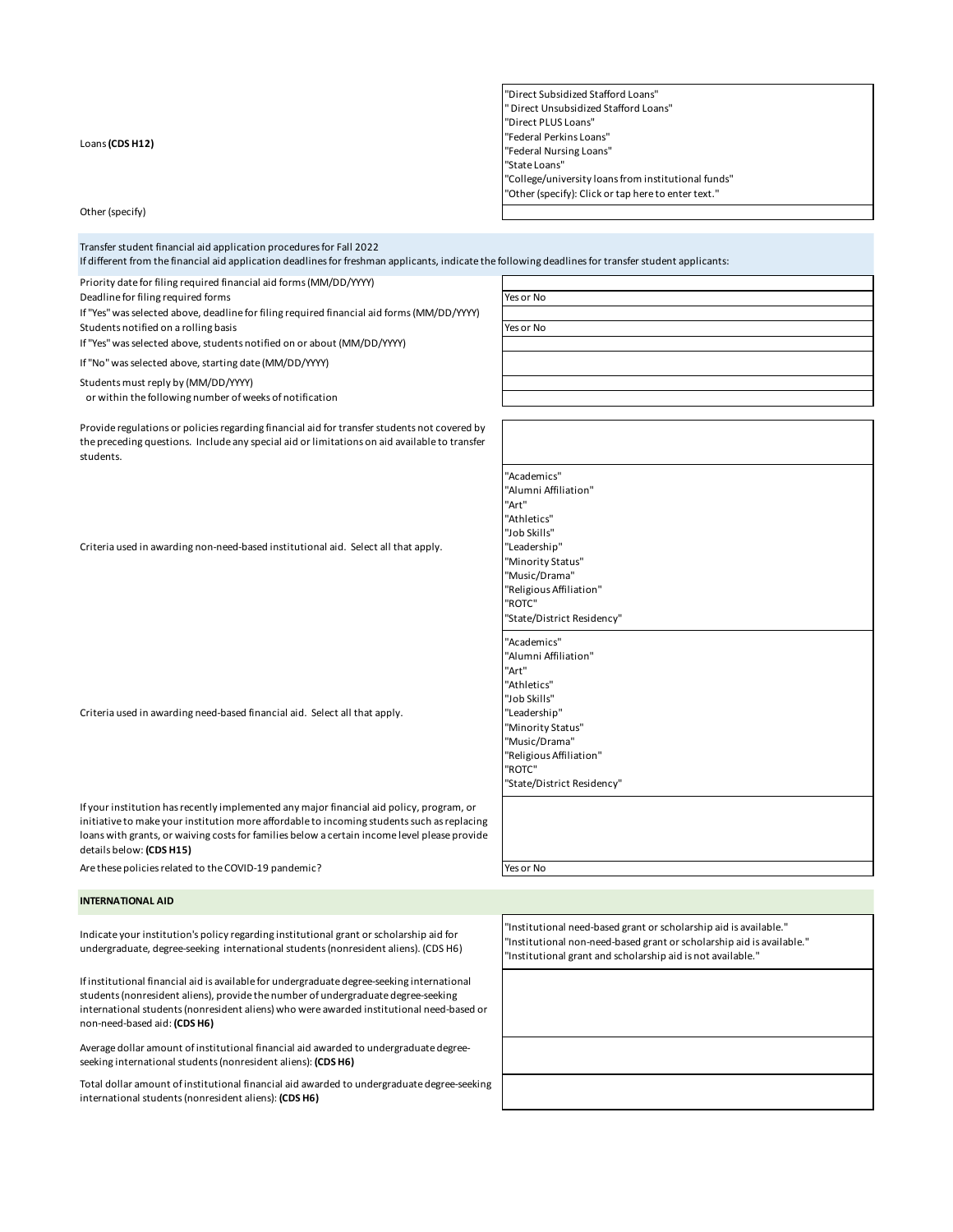Select all financial aid forms international students (nonresident alien) first-year financial aid applicants must submit: **(CDS H7)**

| "Institution's own financial aid form"              |
|-----------------------------------------------------|
| "CSS/Financial Aid PROFILE"                         |
| "International Student's Financial Aid Application" |
| "International Student's Certification of Finances" |
| "Other"                                             |

"2020-2021 final"

г

### **STUDENT AID & COLLEGE COSTS**

Indicate academic year for which data are reported for the following questions. "2021-2022 estimated"

Indicate the number of enrolled degree-seeking, first-time, full-time freshmen awarded institutional scholarships and grant aid for the same academic year indicated in responses to this module. This number should include students receiving athletic aid, but it should not include students receiving only tuition waivers.

Indicate the total amount of institutional scholarships and grant aid awarded to degreeseeking first-time, full-time freshmen for the same academic year cited in this module. This dollar amount should represent institutional (endowment, alumni, or other institutional awards) and external funds awarded by the college (excluding athletic aid and tuition waivers). This amount should not include Federal and State grants/scholarships.

Indicate the total amount of athletic aid awarded to the degree-seeking first-time, full-time freshmen in the academic year cited above:

Indicate the total amount of tuition waivers awarded to the degree-seeking first-time, fulltime freshmen in the academic year cited above:

Indicate the gross undergraduate tuition and required fee revenue for the same academic year cited above. This gross undergraduate tuition and required fee figure includes all tuition and fees charged.

All degree-seeking undergraduates All degree-seeking first-time, full-time freshmen

### **Instructional Faculty and Class Size**

This category requests information about your institution's class and section sizes and faculty. Includes questions from CDS section I.

#### **CLASS SECTIONS**

Number of class sections with Undergraduates Enrolled (by class size) for Fall 2021 **(CDS I3)**

| $2 - 9$                                                                   |  |
|---------------------------------------------------------------------------|--|
| 10-19                                                                     |  |
| 20-29                                                                     |  |
| 30-39                                                                     |  |
| 40-49                                                                     |  |
| 50-99                                                                     |  |
| $100+$                                                                    |  |
| Total                                                                     |  |
| Number of class sub-sections with Undergraduates Enrolled (by class size) |  |

# 2-9

| 10-19     |  |  |
|-----------|--|--|
| $20 - 29$ |  |  |
| 30-39     |  |  |
| $40 - 49$ |  |  |
| 50-99     |  |  |
| $100+$    |  |  |
| Total     |  |  |

#### **FACULTY**

Total number of instructional faculty for Fall 2021 (CDS I1) Total number who are members of minority groups Total number who are women

| lenter totals for Full-Time and Part-Time |
|-------------------------------------------|
| lenter totals for Full-Time and Part-Time |
| lenter totals for Full-Time and Part-Time |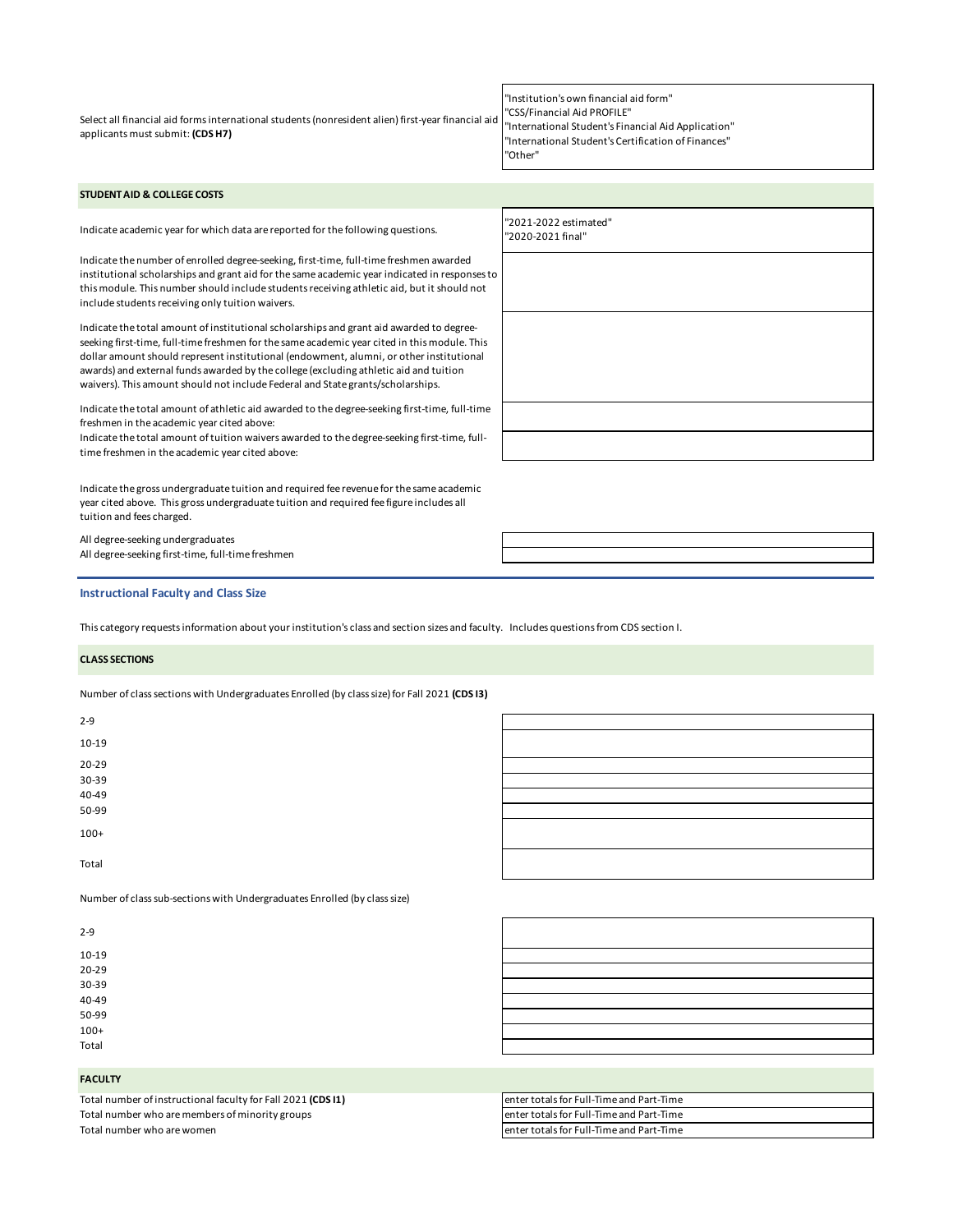| Total number who are men                                                                                                    | enter totals for Full-Time and Part-Time  |
|-----------------------------------------------------------------------------------------------------------------------------|-------------------------------------------|
| Total number who are nonresident aliens (international)                                                                     | enter totals for Full-Time and Part-Time  |
| Total number with doctorate or other terminal degree                                                                        | enter totals for Full-Time and Part-Time  |
| Total number whose highest degree is a master's but not a terminal master's                                                 | enter totals for Full-Time and Part-Time  |
| Total number whose highest degree is a bachelor's                                                                           | enter totals for Full-Time and Part-Time  |
| Total number whose highest degree is unknown or other (Note: Items f, g, h, and i must sum<br>up to item a.)                | lenter totals for Full-Time and Part-Time |
| Total number in stand-alone graduate/professional programs in which faculty teach virtually<br>only graduate-level students | enter totals for Full-Time and Part-Time  |
|                                                                                                                             |                                           |
| Fall 2021 Student to Faculty ratio: XX to 1                                                                                 |                                           |
| Based on: Faculty                                                                                                           |                                           |
| Students                                                                                                                    |                                           |
|                                                                                                                             |                                           |

# **Disciplinary Areas of Degrees Conferred**

Visual and performing arts Transportation and materials moving

Precision production

This category requests information about the degrees conferred by your institution. Includes questions from CDS section J.

| <b>ASSOCIATE DEGREES CONFERRED</b>                                        |  |
|---------------------------------------------------------------------------|--|
| Other                                                                     |  |
| History                                                                   |  |
| Business/marketing                                                        |  |
| Health professions and related programs                                   |  |
| Visual and performing arts                                                |  |
| Transportation and materials moving                                       |  |
| Precision production                                                      |  |
| Mechanic and repair technologies                                          |  |
| <b>Construction trades</b>                                                |  |
| Social sciences                                                           |  |
| Public administration and social services                                 |  |
| Homeland security, law enforcement, firefighting, and protective services |  |
| Psychology                                                                |  |
| Science technologies                                                      |  |
| Physical sciences                                                         |  |
| Theology and religious vocations                                          |  |
| Philosophy and religious studies                                          |  |
| Parks and recreation                                                      |  |
| Interdisciplinary studies                                                 |  |
| Military science and military technologies                                |  |
| Mathematics and statistics                                                |  |
| Biological/life studies                                                   |  |
| Library sciences                                                          |  |
| Liberal arts/general studies                                              |  |
| English                                                                   |  |
| Law/legal studies                                                         |  |
| Family and consumer sciences                                              |  |
| Foreign languages, literatures, and linguistics                           |  |
| <b>Engineering Technologies</b>                                           |  |
| Engineering                                                               |  |
| Education                                                                 |  |
| Personal and culinary services                                            |  |
| Computer and information sciences                                         |  |
| Communication technologies                                                |  |
| Communication/journalism                                                  |  |
| Area, ethnic, and gender studies                                          |  |
| Architecture                                                              |  |
| Natural resources and conservation                                        |  |
| Agriculture                                                               |  |
| <b>BACHELOR'S DEGREES CONFERRED</b>                                       |  |
| Other                                                                     |  |
| History                                                                   |  |
| Business/marketing                                                        |  |
| Health professions and related programs                                   |  |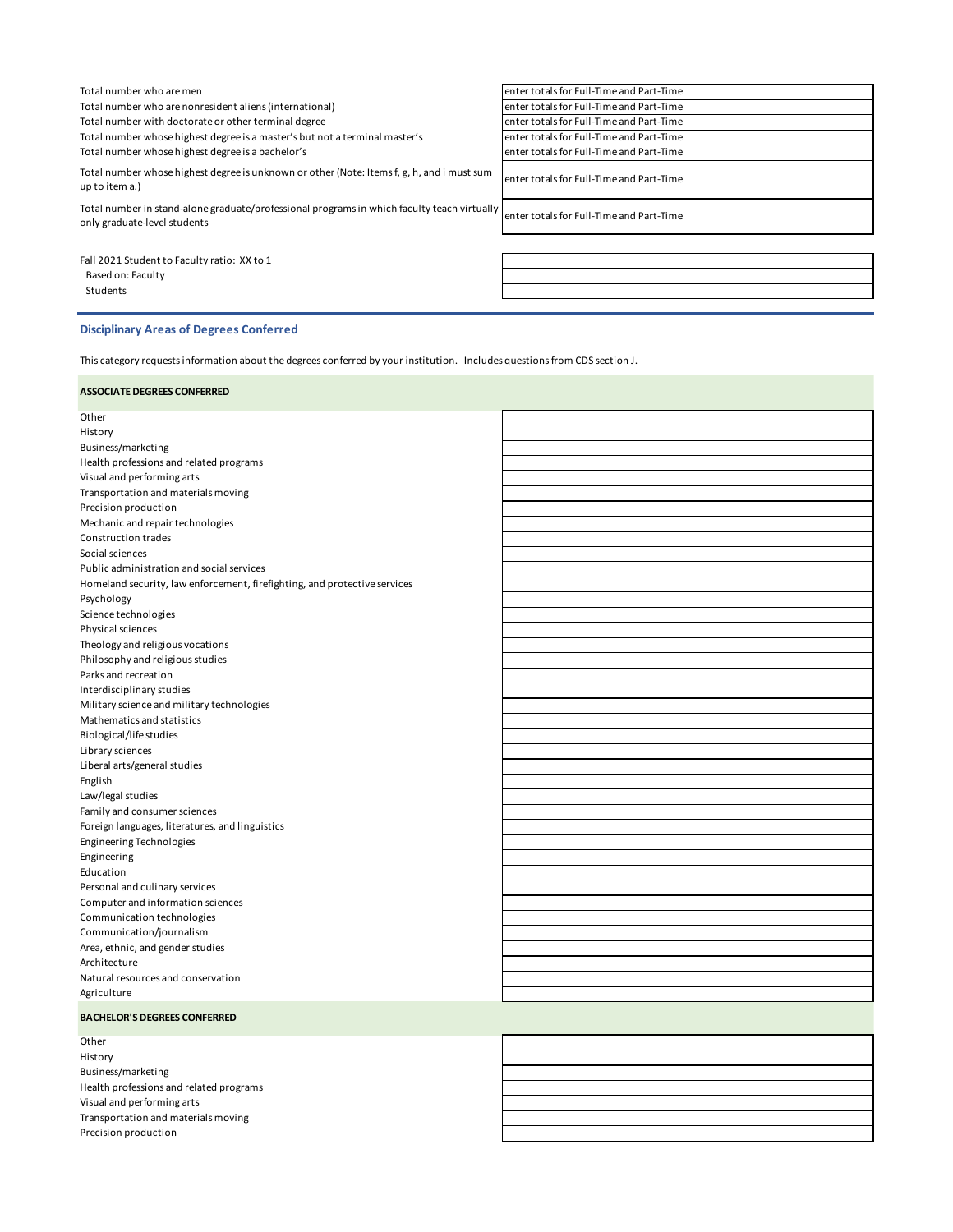Mechanic and repair technologies Construction trades Social sciences Public administration and social services Homeland security, law enforcement, firefighting, and protective services Psychology Science technologies Physical sciences Theology and religious vocations Philosophy and religious studies Parks and recreation Interdisciplinary studies Military science and military technologies Mathematics and statistics Biological/life studies Library sciences Liberal arts/general studies English Law/legal studies Family and consumer sciences Foreign languages, literatures, and linguistics Engineering Technologies Engineering Education Personal and culinary services Computer and information sciences Communication technologies Communication/journalism Area, ethnic, and gender studies Architecture Natural resources and conservation Agriculture

# **DIPLOMAS/CERTIFICATES CONFERRED**

**Other** 

History Business/marketing Health professions and related programs Visual and performing arts Transportation and materials moving Precision production Mechanic and repair technologies Construction trades Social sciences Public administration and social services Homeland Security, law enforcement, firefighting, and protective services

Psychology Science technologies Physical sciences Theology and religious vocations Philosophy and religious studies Parks and recreation Interdisciplinary studies Military science and military technologies Mathematics and statistics Biological/life studies Library sciences Liberal arts/general studies English Law/legal studies Family and consumer sciences Foreign languages, literatures, and linguistics Engineering technologies Engineering Education Personal and culinary services Computer and information sciences Communication technologies Communication/journalism